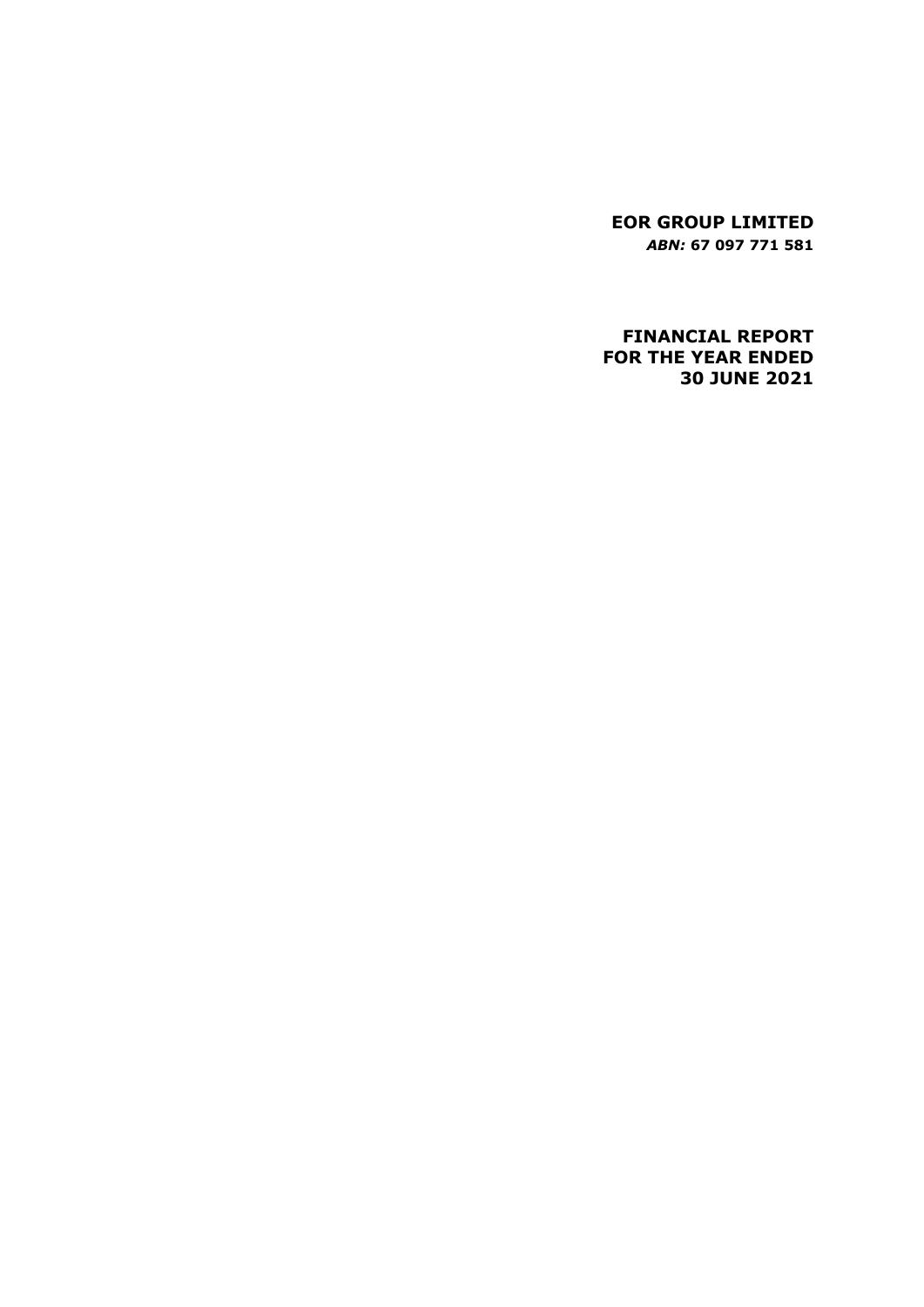# **CORPORATE DIRECTORY**

#### **Registered & Corporate Office**

Level 4, 151 Macquarie Street Sydney NSW 2000 Telephone: (02) 82263301

#### **Board of Directors**

Wayne Johnson (*appointed 15 May 2019*) (Chairman) Siew Hong Koh (*appointed 11 November 2018)* Gary Lim (*appointed 15 May 2019*) Tony Baddour *(appointed 15 September 2020)*

#### **Company Secretaries**

Tony Baddour *(appointed 10 June 2020)* Ross Hill *(appointed 8 March 2017)*

### **Share Registry**

Computershare Investor Services Pty Limited Yarra Falls, 452 Johnston St Abbotsford, VIC, 3067 Telephone: 03 9415 4000<br>Facsimile: 03 9473 2500 03 9473 2500

## **Auditors**

Pitcher Partners Level 16, Tower 2 Darling Park 201 Sussex Street Sydney NSW 2000 Telephone: 02 9221 2099 Facsimile: 02 9223 1762

#### **Bankers**

Westpac Banking Corporation Limited 34 Bridge Street Sydney NSW 2000

#### **Lawyers**

Kardos Scanlan Level 5, 151 Castlereagh Street, Sydney NSW 2000 Ph: +61 2 9146 5296

#### **ASX Code –**

The company was delisted from the ASX on 4 May 2020

~~~~~~~~~~~~~~~~~~~~~~~~~~~~~~~~~~~~~~~~~~~~~~~~~~

# **CONTENTS**

| Directors' Report                                             | 3  |
|---------------------------------------------------------------|----|
| Auditor's Independence Declaration                            | 9  |
| Financial Report for the year ended 30 June 2021              |    |
| Statement of Profit or Loss and<br>Other Comprehensive Income | 10 |
| Statement of Financial Position                               | 11 |
| Statement of Changes in<br>Equity                             | 12 |
| Statement of Cash Flows                                       | 13 |
| Notes to the Financial<br>Statements                          | 14 |
| Directors' Declaration                                        | 27 |
| Independent Auditor's Report                                  | 28 |
| Shareholder Information                                       | 31 |
|                                                               |    |

~~~~~~~~~~~~~~~~~~~~~~~~~~~~~~~~~~~~~~~~~~~~~~~~~~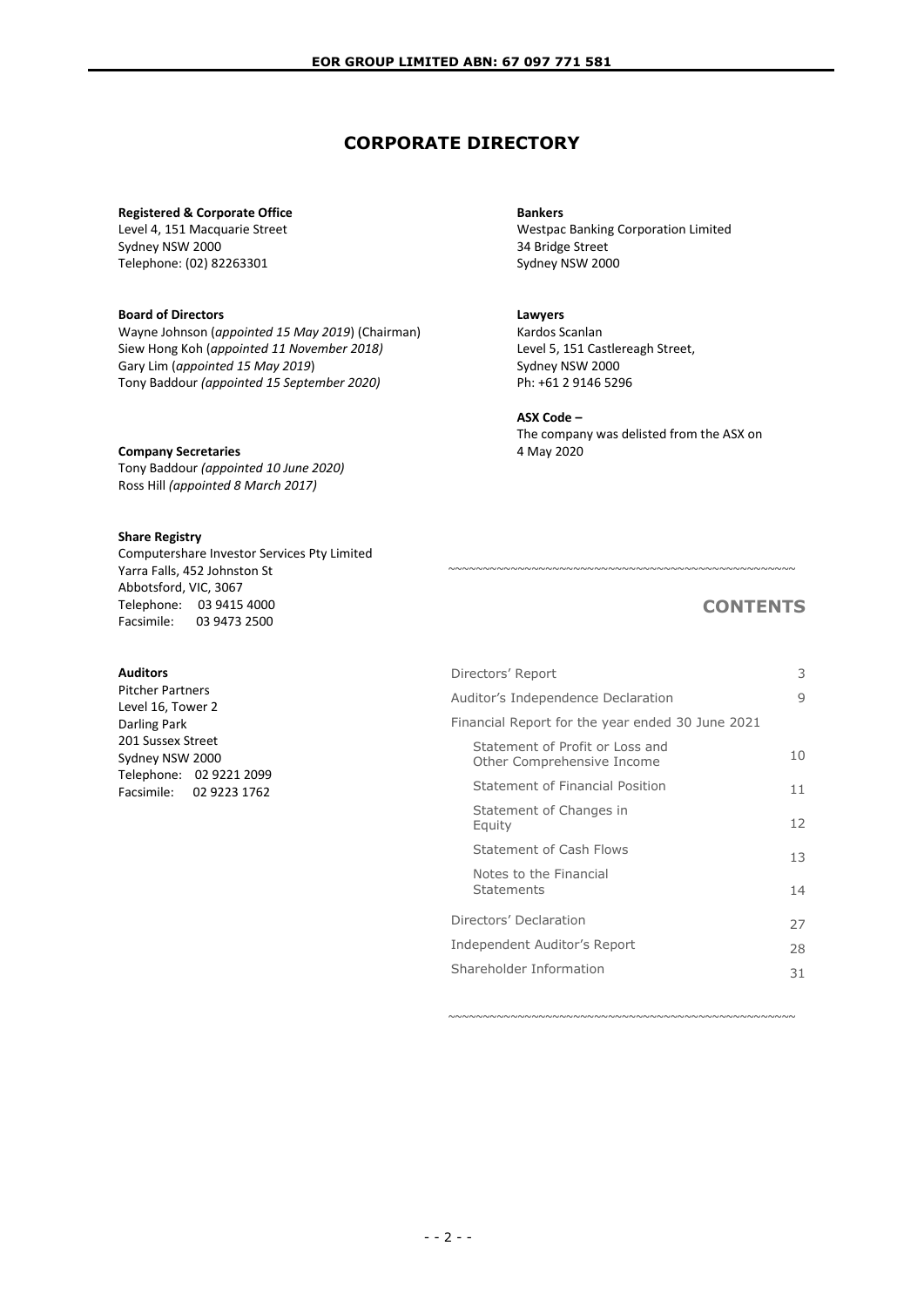## **DIRECTORS' REPORT**

The directors present their report of EOR Group Limited (the company) for the financial year ended 30 June 2021.

### **Principal Activities**

The Company remains in transition to the change in its business direction and intends to seek listing on the Australian Stock Exchange Limited ("ASX") by complying with chapters 1 and 2 of the ASX listing rules.

The activities of the Company during the bulk of the financial year have been focused on seeking scalable business opportunities enabling growth in shareholder value in the future.

### **Results**

The loss after income tax attributable to the members of EOR Group Limited was a loss of \$145,836.

#### **Review of Operations**

During the year, revenue from ordinary activities including income derived from short term investments totalled \$10.

The Company has been focussed on seeking the best available acquisition for the Company in the economic conditions that have prevailed during the Covid- 19 pandemic.

As a result, there was no transaction completed. The opportunity that the Company primarily focussed its attention had the potential for immediate and significant upside, however EOR was the underbidder at a Meeting of Creditors of this target. Our pricing ceiling and requirements were vindicated by the failure of the successful bidder to complete. The asset has recently become available, and the company is reviewing its options and revising its due diligence.

Mr Tony Baddour was appointed a Director to the Company on 9 September 2020.

The Company's efforts are now focussed on completing due diligence, documenting and will seek funding for working capital, asset acquisition opportunities and compliance as appropriate with a potential ASX listing. These objectives will require careful management within the current economic and environmental issues that currently exist here in Australia that will allow enable the Company to seek listing on the Australian Securities Exchange Limited (ASX).

To this end, the Company has been successful in managing its activity and funds to maintain a "Transaction ready" status.

At the end of the financial year, the Company had a total of 21,736,501 issued shares, which are not currently quoted and are potentially subject to ASX imposed escrow conditions.

### **Vale John Carmody**

EOR and its directors were saddened by the passing of long-term past director and friend, John Carmody. John was always keen to work, optimistic and a great supporter of EOR. He will be missed as a "true gentleman". We take this belated opportunity to pass our condolences to his family.

#### **After Balance Date Events**

Nil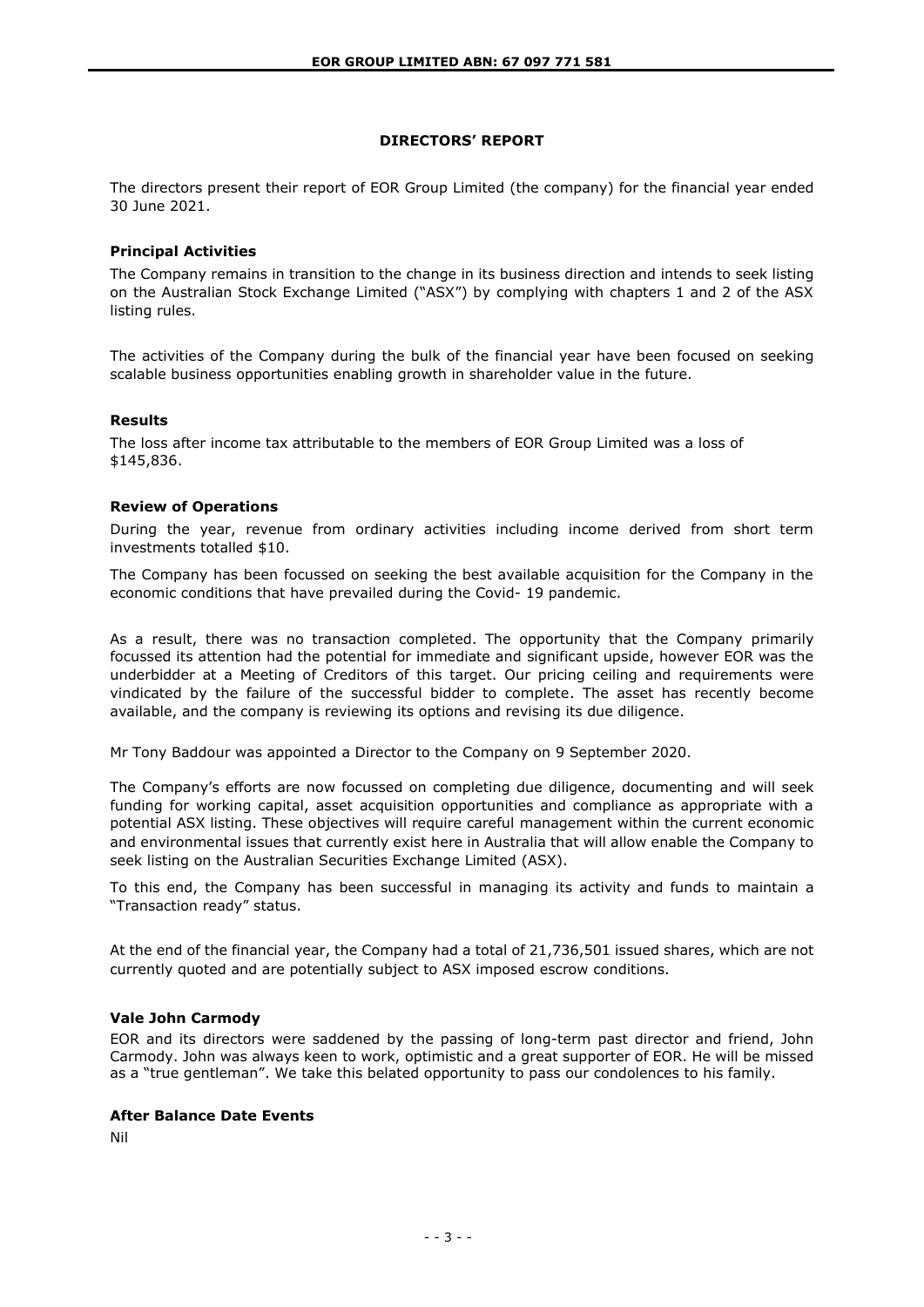## **Likely Developments**

The Company will continue to progress opportunities it has identified and seek listing of the Company compliant to ASX Chapters 1 & 2 of the ASX listing rules.

### **Environmental Regulation**

The Company's operations are not subject to any significant environmental Commonwealth or State regulations or laws.

### **Dividend Paid, Recommended and Declared**

No dividends were paid, declared, or recommended since the start of the financial year.

### **Shares Under Option**

There are no unissued ordinary shares of EOR Group Limited under any option agreement at the date of this report.

### **Indemnification and Insurance of Directors, Officers and Auditors**

The Company has agreed to indemnify all the Directors of the Company for any liabilities to another person (other than the Company or related entity) that may arise from their position as Directors of the Company, except where the liability arises out of conduct involving a lack of good faith.

### **Proceedings on Behalf of the Company**

There is no impending legal proceeding for the reporting period.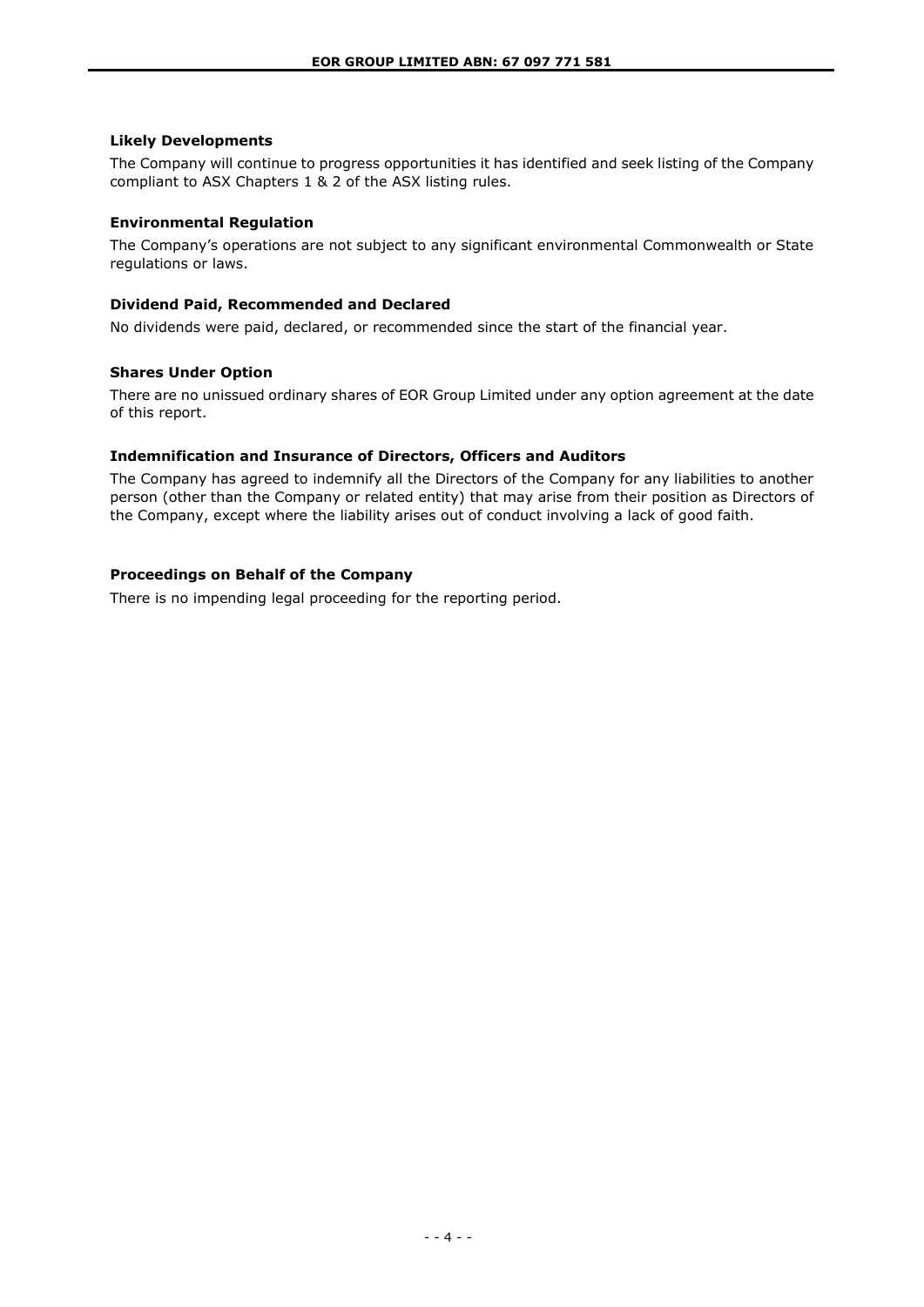#### **Information on Directors and Company Secretaries**

The qualifications, experience and special responsibilities of each person who has been a director of EOR Group Limited at any time during or since the end of the financial year is provided below, together with details of the company secretary as at the year end.

| Siew Hong Koh BSc<br>Non-Executive Director                                                                                      | Mr S H Koh is a director of a number of companies involved in<br>investments in property, technology, energy and mining resources. He<br>has over 30 years of commercial experience in public and private<br>companies.                                                                                                                                                                                                                |
|----------------------------------------------------------------------------------------------------------------------------------|----------------------------------------------------------------------------------------------------------------------------------------------------------------------------------------------------------------------------------------------------------------------------------------------------------------------------------------------------------------------------------------------------------------------------------------|
| Gary Lim<br><b>FCA</b><br>Non-Executive Director (Appointed 15<br>May 2019)                                                      | Mr Lim qualified as a Chartered Accountant in 1984 and is a fellow of<br>the Institute of Chartered Accountants in England and Wales and has<br>been employed as a management consultant with a top 4 accounting<br>firm and held chief financial officer roles in various diverse sectors.                                                                                                                                            |
|                                                                                                                                  | He also provides services as a professional director to public<br>companies. Mr Lim is currently a director of Cape Range Limited (ASX<br>code: CAG).                                                                                                                                                                                                                                                                                  |
| Wayne Johnson<br>Non-Executive Director (Appointed 15<br>May 2019)                                                               | Mr Johnson has over 30 years' experience in managing businesses,<br>corporate advisory, governance, risk and compliance.<br>Mr Johnson provides services to select public and private entities,<br>primarily in the middle market. Mr Johnson is also a director of Cape<br>Range Limited (ASX code: CAG) He is the Principal and Chairman of<br>boutique investment and advisory house, Noblemen Ventures<br>headquartered in Sydney. |
| Mr Tony Baddour<br>Non-Executive Director (Appointed 9<br>September 2020)<br>Joint Company Secretary<br>(Appointed 10 June 2020) | Mr Baddour is a CPA qualified accountant that also acts as CFO /<br>Financial Controller for a number of organisations varying in size and<br>complexity and operating contractually within the Commercial Property,<br>and Financial Services industry. Tony's has eighteen years' experience<br>(eight in a CFO / FC capacity) in various finance roles.                                                                             |
| Ross Hill<br>Joint Company Secretary                                                                                             | Ross Hill is an experienced lawyer with combined 20 years of business<br>and professional experience. He has developed extensive practical legal<br>experience in Australia and throughout South-East Asia and has therein<br>provided extensive advisory services to a wide range of highly reputed<br>clients.                                                                                                                       |

## **Directors' Meetings**

The number of meetings of the board of directors and of each board committee held during the financial year and the numbers of meetings attended by each director were:

### **Board of Directors**

|                                           | Eligible to<br>attend | <b>Attended</b> |
|-------------------------------------------|-----------------------|-----------------|
| Siew Hong Koh                             |                       |                 |
| Wayne Johnson (appointed 15 May 2019)     |                       |                 |
| Gary Lim (appointed 15 May 2019)          |                       |                 |
| Tony Baddour (appointed 9 September 2020) |                       |                 |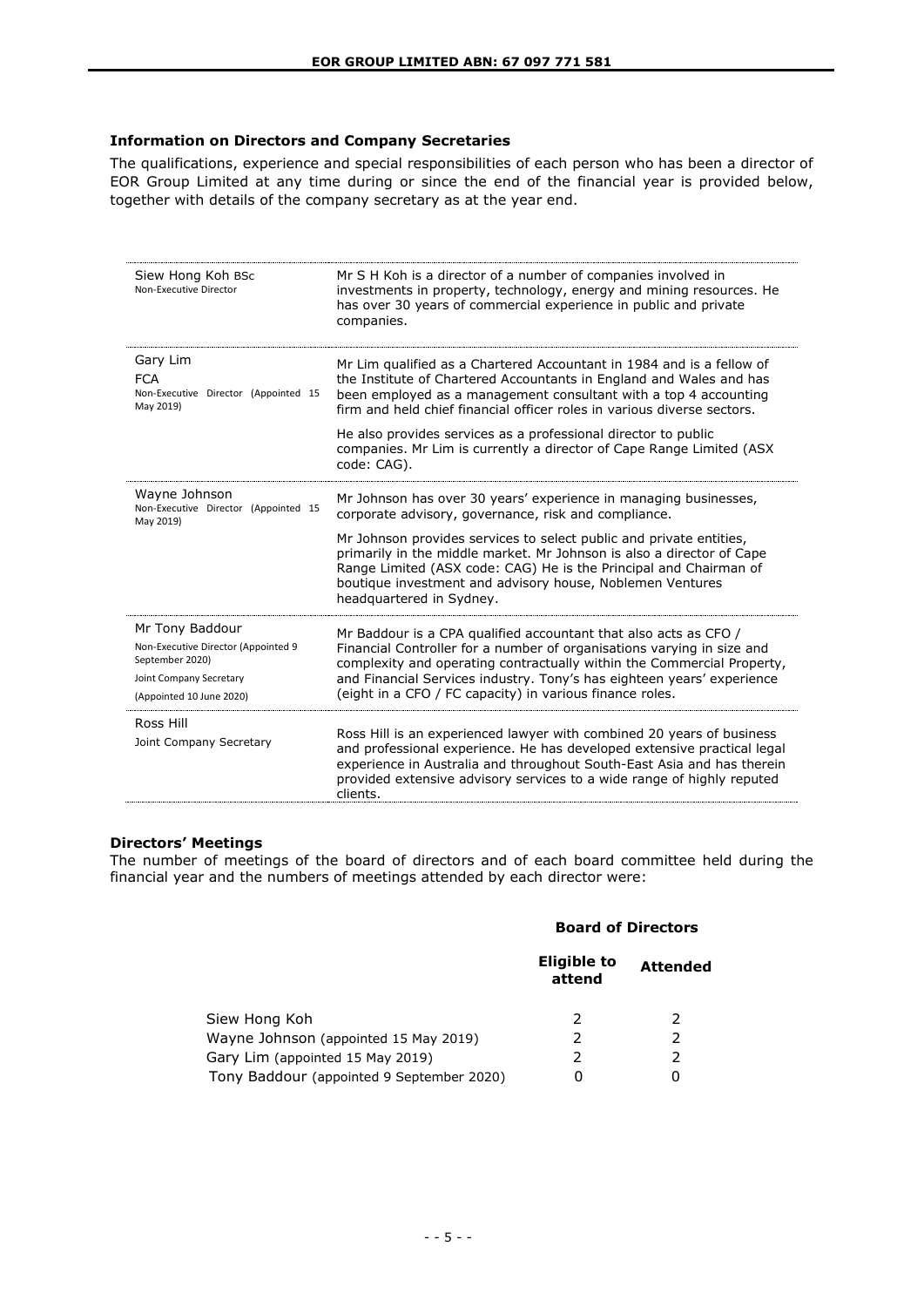### **Rounding of amounts**

In accordance with ASIC Corporations (Rounding in Financial/Directors' Reports) Instrument 2016/191, the amounts in the directors' report and in the financial report have been rounded to the nearest dollar, unless otherwise specified.

### **Directors' Interests in Shares or Options**

Directors' relevant interests in shares of EOR Group Limited or options over shares in the company *(or a related body corporate)* are detailed below.

|               | <b>Direct</b>            | <b>Indirect</b> |
|---------------|--------------------------|-----------------|
| Siew Hong Koh | 47,589                   | 2,509,545       |
| Wayne Johnson |                          |                 |
| Gary Lim      | -                        |                 |
| Tony Baddour  | $\overline{\phantom{a}}$ | 619,200         |
| TOTAL:        | 47,589                   | 3,128,745       |

Directors' relevant interests in Options that are not quoted and potentially subject to ASX imposed escrow conditions of EOR Group Limited

|        | <b>Direct</b>            | <b>Indirect</b>          |
|--------|--------------------------|--------------------------|
| N/A    | $\overline{\phantom{a}}$ | $\overline{\phantom{0}}$ |
| TOTAL: | $\overline{\phantom{a}}$ | $\overline{\phantom{0}}$ |

### **Auditor's Independence Declaration**

A copy of the auditor's independence declaration as required under section 307C of the *Corporations Act 2001* in relation to the audit for the financial year is provided with this report.

### **Non-Audit Services**

Non-audit services are approved by the board of directors. Non-audit services provided by the auditors of the Company during the year, Pitcher Partners, are detailed below. The directors are satisfied that the provision of the non-audit services during the year by the auditor is compatible with the general standard of independence for auditors imposed by the *Corporations Act 2001*.

| Amounts paid or payable to an auditor for non-audit services<br>provided during the year by the auditor to any entity that is<br>part of the Company for: | 2021<br>S | 2020<br>S |
|-----------------------------------------------------------------------------------------------------------------------------------------------------------|-----------|-----------|
| Taxation services<br>Other                                                                                                                                |           | 3,300     |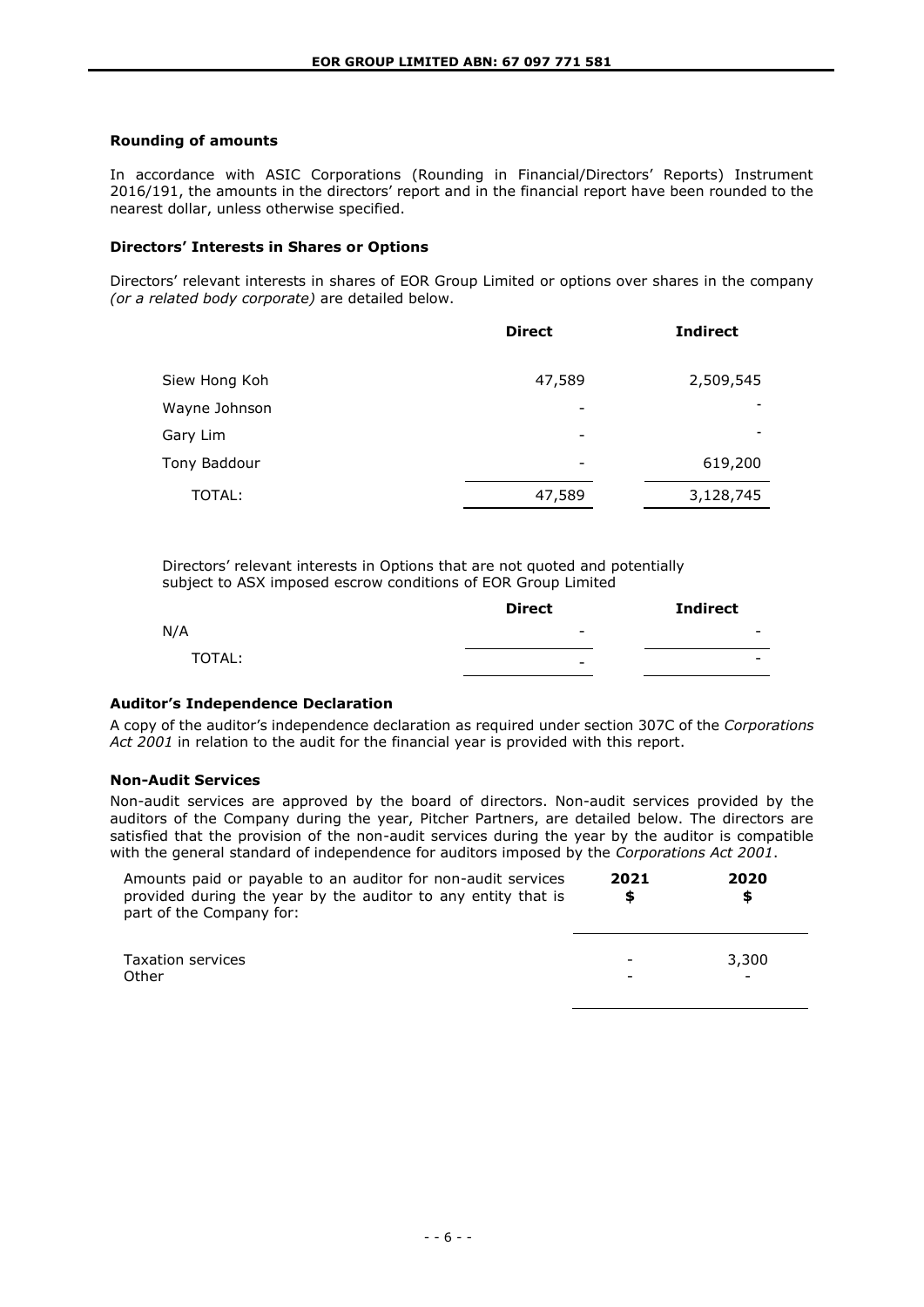### **Remuneration Report (audited)**

### *Remuneration Policies*

The board policy for determining the nature and amount of remuneration of key management personnel is agreed by the board of directors as a whole.

At this stage, there is no relationship between the board policy and the company's performance. It is further noted that no remuneration was dependent on the satisfaction of a performance condition.

#### *Directors' Remuneration*

During the year (and the previous year), no director received any remuneration by way of salary or director's fee solely for being a director.

Mr Baddour through his corporate entity accrued \$12,910 plus GST (2020 N/A); of which \$2,000 plus GST was paid and \$10,910 plus GST has been accrued.

The deviation in remuneration policy is disclosed in the Corporate Governance Review 2021 in respect of Principle 8 to remunerate fairly and responsibly.

Total remuneration to the directors during the year amounted to  $$0$  (2020:  $$0)$ .

#### *Executives' Remuneration*

During the year, the Company had no direct employment of any executive staff.

Total remuneration to the executive officer and company secretary during the year amounted to \$0 (2020: \$0).

### *Directors' Interests in Options*

Directors' relevant interests in options over shares in the company *(or a related body corporate)* are detailed below.

Directors' relevant interests in Options that are not quoted and potentially subject to ASX imposed escrow conditions of EOR Group Limited

|     | <b>Direct</b>            | <b>Indirect</b>          |
|-----|--------------------------|--------------------------|
| N/A | $\overline{\phantom{0}}$ | $\overline{\phantom{0}}$ |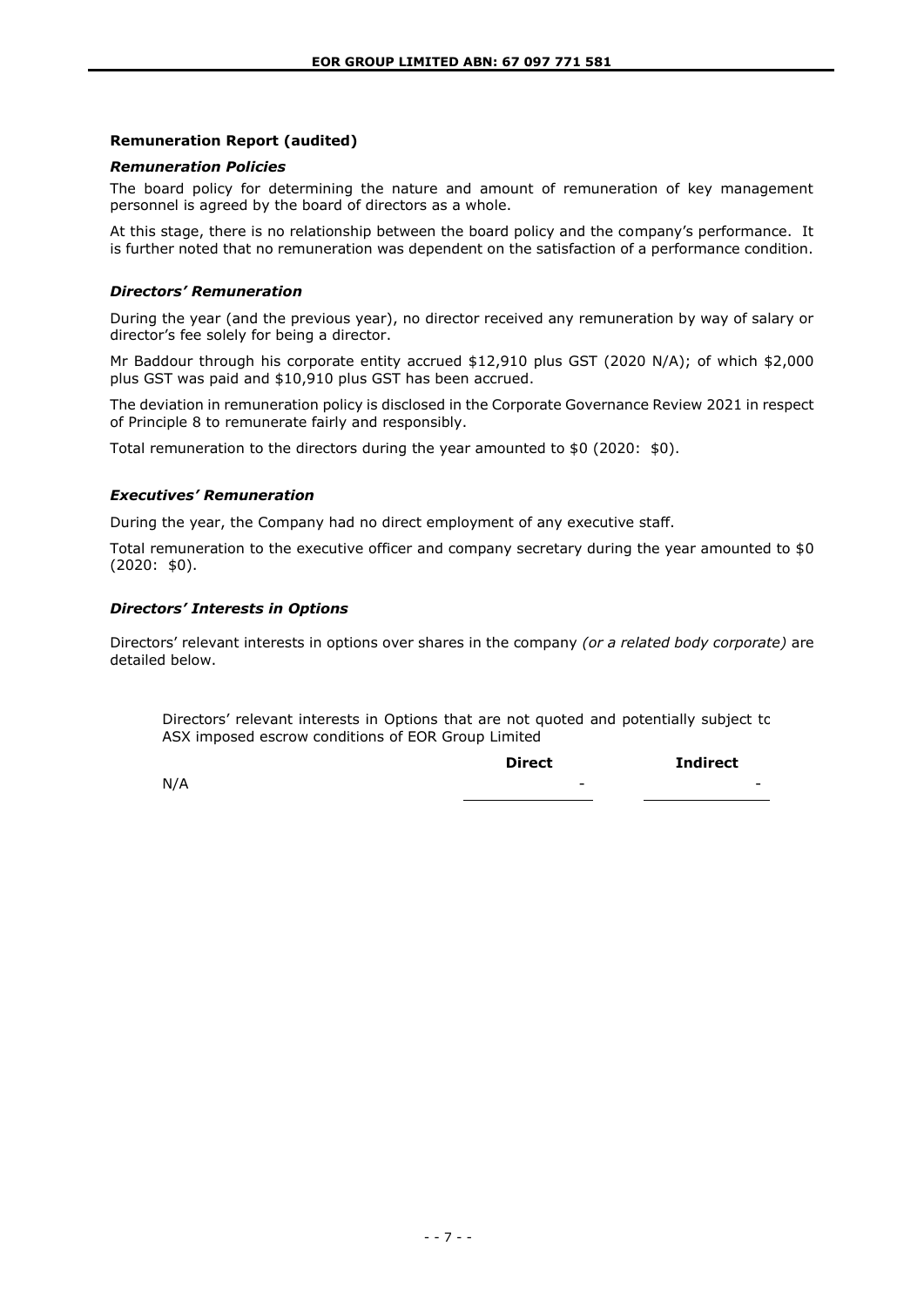# *Directors and their shareholding*

Number of shares held by key management personnel

| <b>Directors</b> | Balance <sup>^</sup><br>1/07/2020 | <b>Granted as</b><br>remuneration | <b>Net change Other</b>  | Balance <sup>^</sup><br>30/06/2021 |
|------------------|-----------------------------------|-----------------------------------|--------------------------|------------------------------------|
| Siew Hong Koh    | 2,557,134                         | $\overline{\phantom{0}}$          | $\overline{\phantom{a}}$ | 2,557,134                          |
| Wayne Johnson    | ۰                                 | $\overline{\phantom{0}}$          | -                        |                                    |
| Gary Lim         | $\overline{\phantom{a}}$          | $\overline{\phantom{0}}$          | $\overline{\phantom{a}}$ |                                    |
| Tony Baddour#    | $\overline{\phantom{a}}$          | $\overline{\phantom{0}}$          | 619,200                  | 619,200                            |
|                  | 2,557,134                         | -                                 | 619,200                  | 3,176,334                          |

| <b>Directors</b> | Balance <sup>^</sup><br>1/07/2019 | <b>Granted as</b><br>remuneration | <b>Net change</b><br><b>Other</b> | Balance <sup>^</sup><br>30/06/2020 |
|------------------|-----------------------------------|-----------------------------------|-----------------------------------|------------------------------------|
| Siew Hong Koh    | 206,747                           | $\overline{\phantom{a}}$          | 2,350,387                         | 2,557,134                          |
| Wayne Johnson    | -                                 | $\overline{\phantom{a}}$          | -                                 |                                    |
| Gary Lim         | $\overline{\phantom{a}}$          | $\overline{\phantom{a}}$          | -                                 | -                                  |
|                  | 206,747                           | $\overline{\phantom{a}}$          | 2,350,387                         | 2,557,134                          |

^ Combined shares held directly and indirectly.

# Appointed 9 September 2020

## *This concludes the Remuneration Report, which has been audited.*

Signed in accordance with a resolution of the directors.

⊿  $\mu$ Jahn

Wayne Johnson Tony Baddour<br>
Director Tony Baddour<br>
Director Director

Sydney 14 February 2022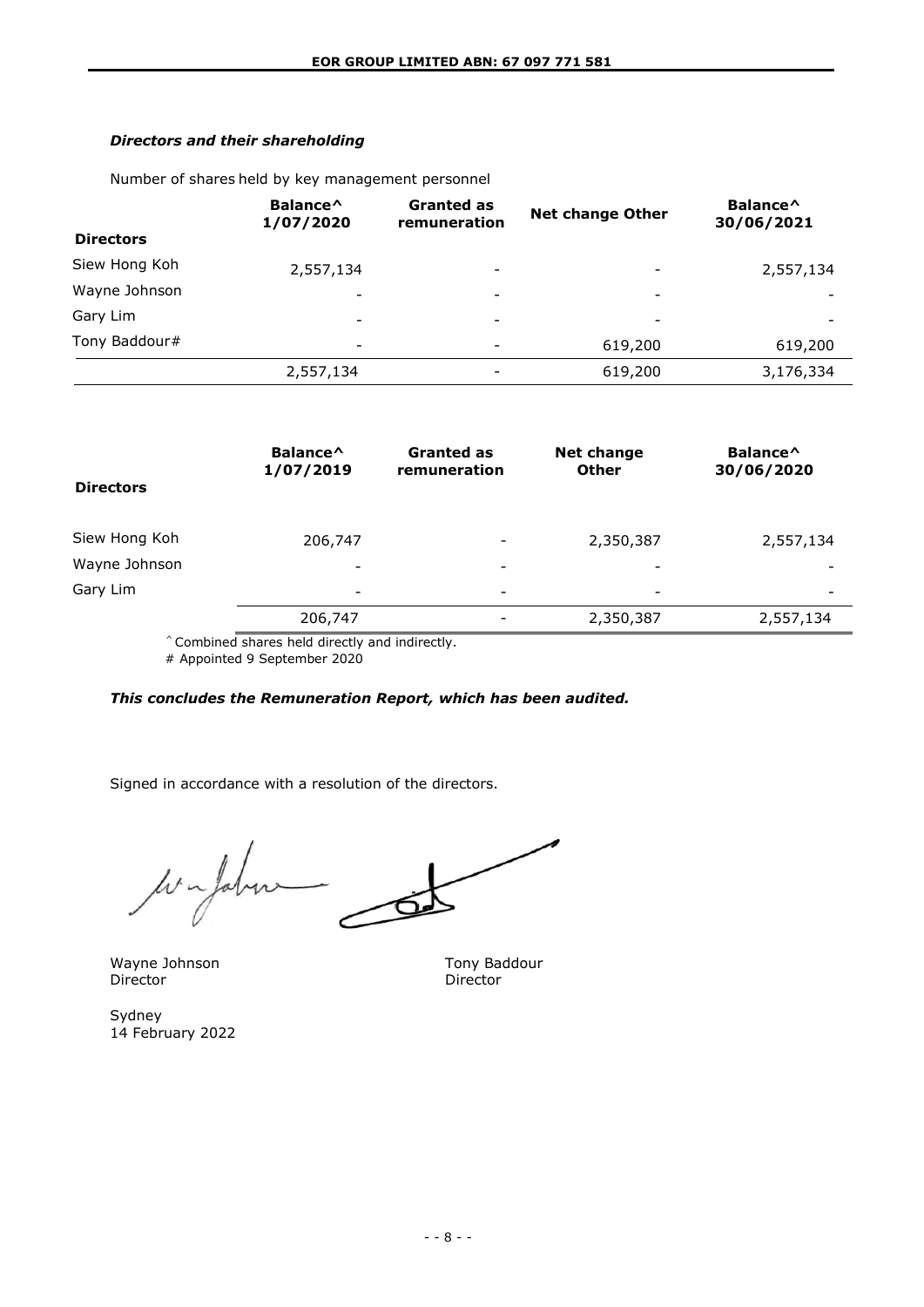

**AUDITOR'S INDEPENDENCE DECLARATION To the Directors of EOR Group Limited.**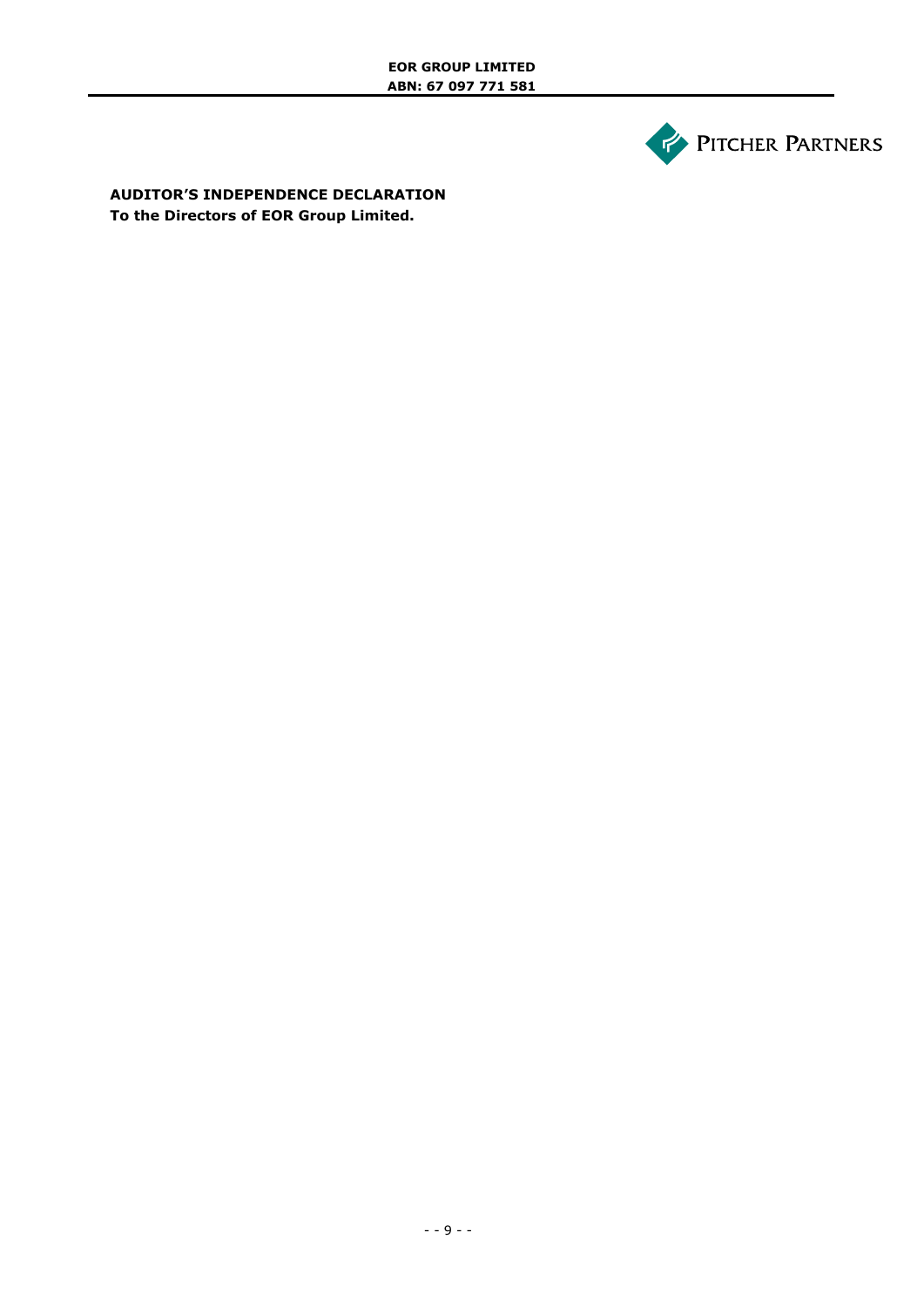### **STATEMENT OF PROFIT OR LOSS AND OTHER COMPREHENSIVE INCOME FOR THE YEAR ENDED 30 JUNE 2021**

|                                                                                               | <b>Notes</b>   | <b>Company</b> |            |
|-----------------------------------------------------------------------------------------------|----------------|----------------|------------|
|                                                                                               |                | 2021           | 2020       |
|                                                                                               |                | \$             | \$         |
| Revenue                                                                                       |                |                |            |
| Other income                                                                                  | $\overline{4}$ | 10             | 232        |
|                                                                                               |                | 10             | 232        |
| <b>Less: Expenses</b>                                                                         |                |                |            |
| Consulting and Accounting Costs                                                               |                | (89, 943)      | (371, 727) |
| Property and Occupancy<br>Administration and Other Operating                                  |                | 2,406          | (37, 418)  |
| fees                                                                                          |                | (9, 425)       | (93, 746)  |
| IT & Telecommunication                                                                        |                |                | (3, 535)   |
| Finance costs                                                                                 | 5              | (123)          | (202)      |
| Corporate and listing costs                                                                   |                | (6, 813)       | (48, 950)  |
| Legal fees                                                                                    |                | (36, 518)      |            |
| Sundry expenses                                                                               |                | (5,430)        |            |
|                                                                                               |                | (145, 846)     | (555, 578) |
| Loss before income tax from<br>operations                                                     |                | (145, 836)     | (555, 346) |
| Income tax expense                                                                            | 6              |                |            |
|                                                                                               |                | (145, 836)     | (555, 346) |
| Loss for the year                                                                             |                |                |            |
| Other comprehensive income for the<br>year net of tax                                         |                |                |            |
| <b>Total comprehensive loss for the</b><br>year attributable to the members<br>of the company |                | (145, 836)     | (555, 346) |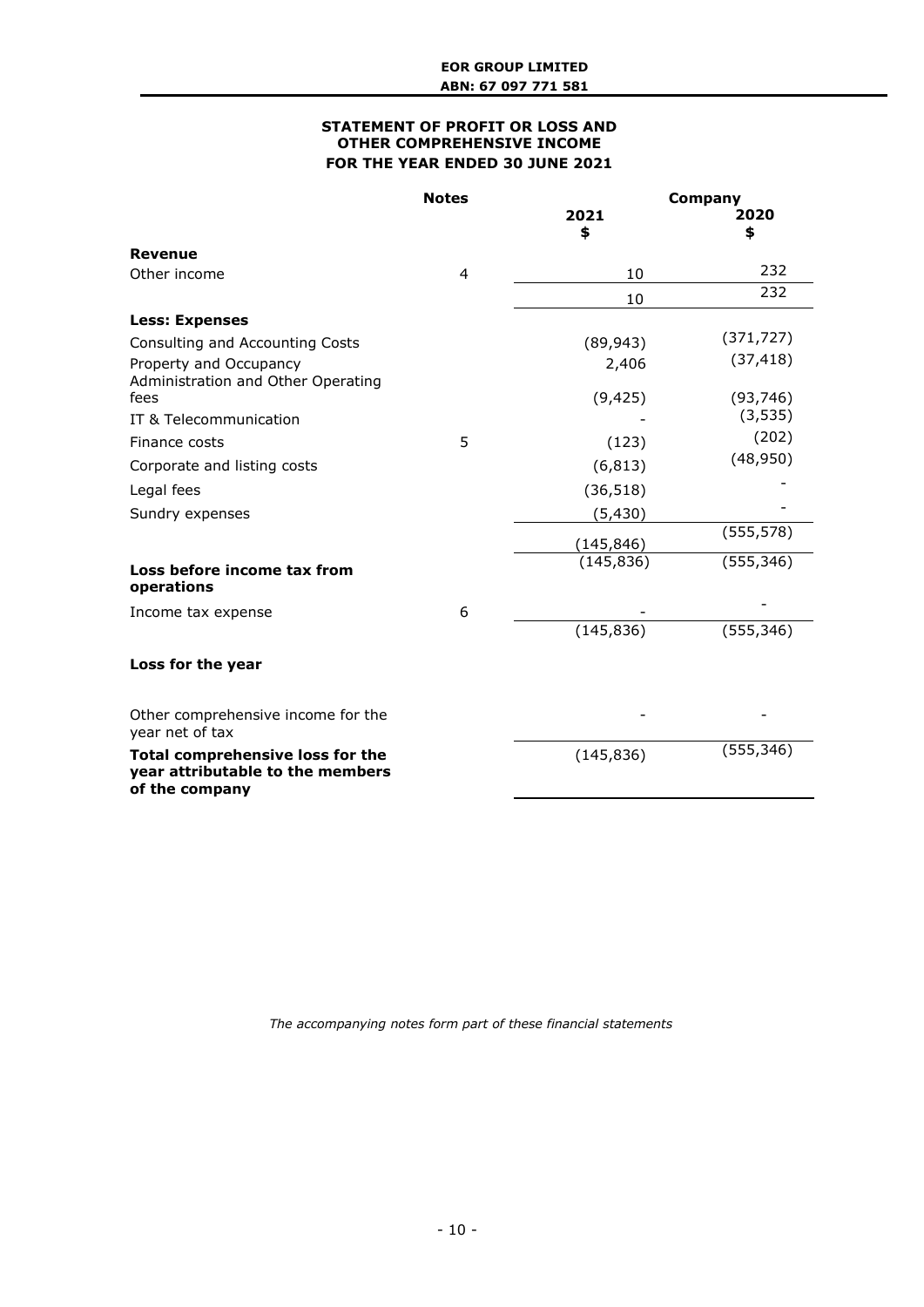# **STATEMENT OF FINANCIAL POSITION AS AT 30 JUNE 2021**

|                                                                | <b>Notes</b> | Company        |                |
|----------------------------------------------------------------|--------------|----------------|----------------|
|                                                                |              | 2021<br>\$     | 2020<br>\$     |
| <b>CURRENT ASSETS</b>                                          |              |                |                |
| Cash and cash equivalents                                      | 8            | 53             | 154,140        |
| <b>TOTAL CURRENT ASSETS</b>                                    |              | 53             | 154,140        |
| <b>NON-CURRENT ASSETS</b>                                      |              |                |                |
| Other financial assets                                         |              |                |                |
| <b>TOTAL NON-CURRENT ASSETS</b>                                |              |                |                |
| <b>TOTAL ASSETS</b>                                            |              | 53             | 154,140        |
| <b>CURRENT LIABILITIES</b>                                     |              |                |                |
| Payables                                                       | 9            | 62,381         | 75,632         |
| Borrowings                                                     | 10           | 5,000          |                |
| <b>TOTAL CURRENT LIABILITIES</b>                               |              | 67,381         | 75,632         |
| <b>NON-CURRENT LIABILITIES</b>                                 |              |                |                |
| Borrowings<br><b>TOTAL NON - CURRENT</b><br><b>LIABILITIES</b> | 10           |                |                |
| <b>TOTAL LIABILITIES</b>                                       |              | 67,381         | 75,632         |
| <b>NET ASSETS/(LIABILITIES)</b>                                |              | (67, 328)      | 78,508         |
| <b>EQUITY</b>                                                  |              |                |                |
| Issued capital                                                 | 11           | 15,393,632     | 15,393,632     |
| <b>Accumulated losses</b>                                      |              | (15, 460, 960) | (15, 315, 124) |
| <b>TOTAL EQUITY</b>                                            |              | (67, 328)      | 78,508         |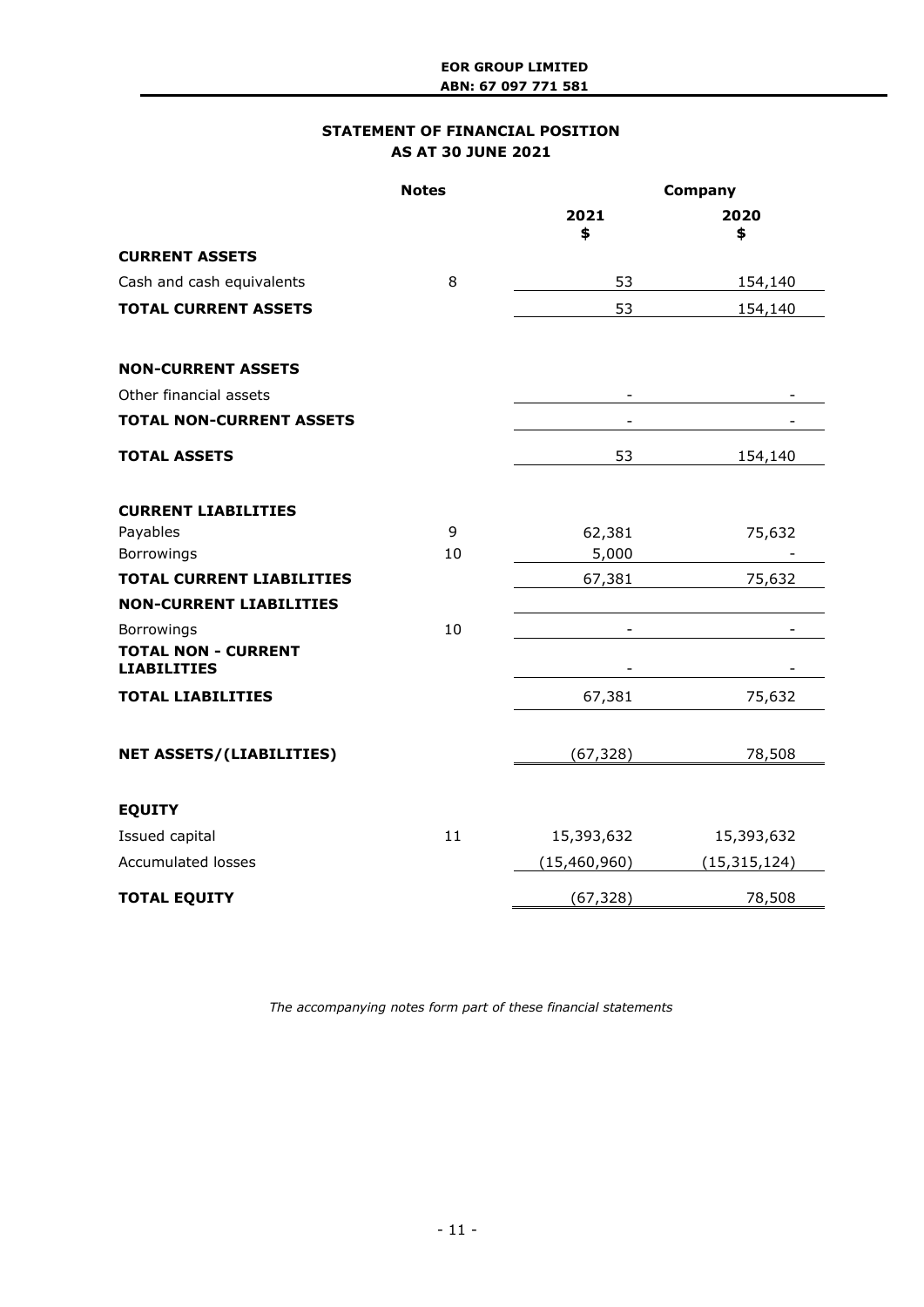### **STATEMENT OF CHANGES IN EQUITY FOR THE YEAR ENDED 30 JUNE 2021**

| Company                                                                                        | <b>Contributed</b><br>equity<br>\$ | <b>Accumulated</b><br>losses<br>\$ | <b>Total Equity</b><br>\$ |
|------------------------------------------------------------------------------------------------|------------------------------------|------------------------------------|---------------------------|
| Balance as at 30 June 2019                                                                     | 14,224,471                         | (14, 759, 778)                     | (535, 307)                |
| Loss for the year                                                                              |                                    | (555,346)                          | (555,346)                 |
| <b>Total comprehensive</b><br>income for the year                                              |                                    | (555, 346)                         | (555, 346)                |
| <b>Transactions with owners in</b><br>their capacity as owners:                                |                                    |                                    |                           |
| Contributions, net of costs                                                                    | 1,169,161                          |                                    | 1,169,161                 |
| Balance as at 30 June 2020                                                                     | 15,393,632                         | (15, 315, 124)                     | 78,508                    |
| Loss for the year                                                                              |                                    | (145,836)                          | (145,836)                 |
| <b>Total comprehensive</b><br>income for the year                                              |                                    | (145, 836)                         | (145, 386)                |
| <b>Transactions with owners in</b><br>their capacity as owners:<br>Contributions, net of costs |                                    |                                    |                           |
| Balance as at 30 June 2021                                                                     | 15,393,632                         | (15,460,960)                       | (67,328)                  |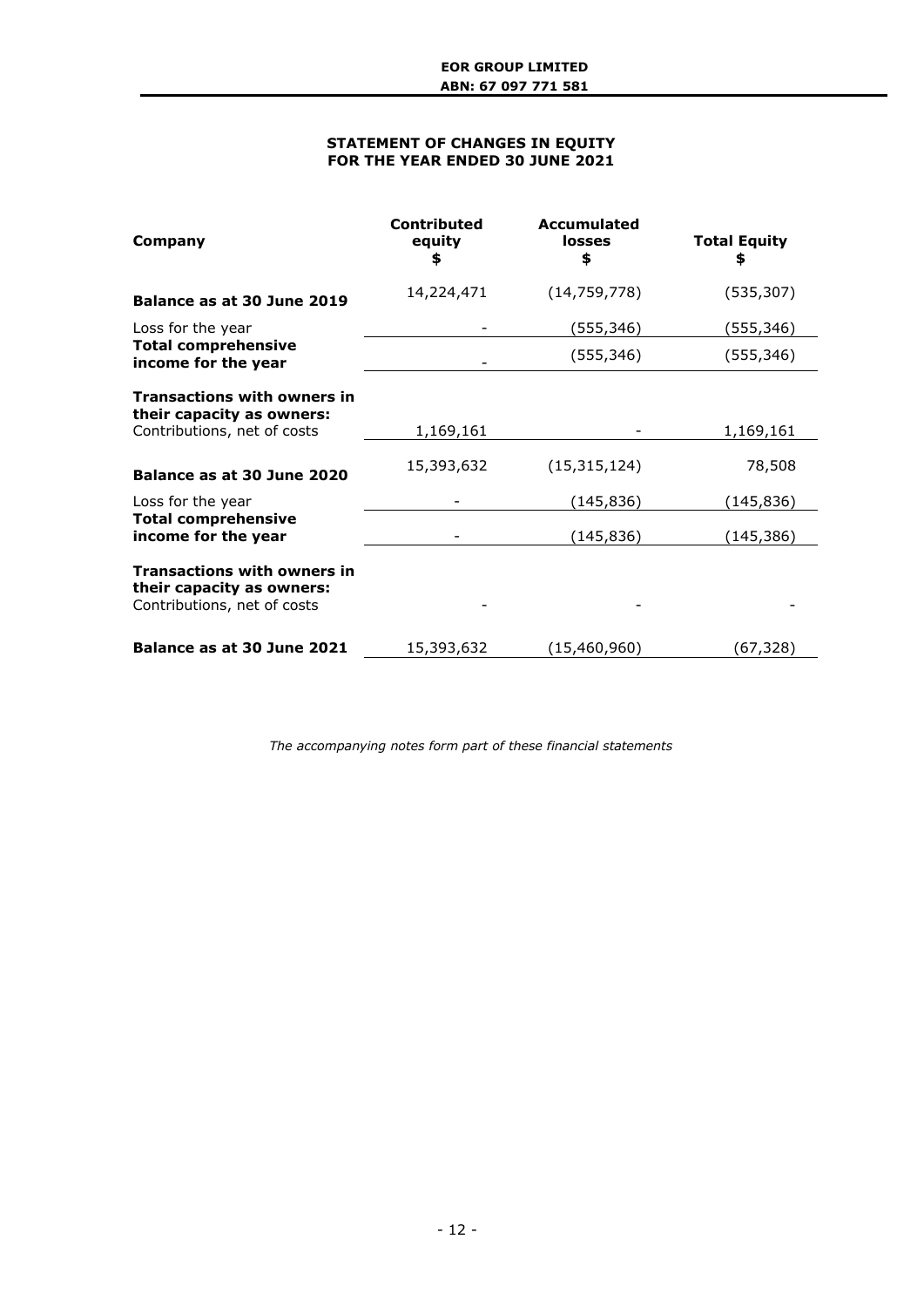### **STATEMENT OF CASH FLOWS FOR THE YEAR ENDED 30 JUNE 2021**

|                                                           | <b>Notes</b> | Company    |            |
|-----------------------------------------------------------|--------------|------------|------------|
|                                                           |              | 2021       | 2020       |
|                                                           |              | \$         | \$         |
| <b>CASH FLOW FROM OPERATING ACTIVITIES</b>                |              |            |            |
| Receipts from customers                                   |              |            |            |
| Payments to suppliers and employees                       |              | (158, 973) | (255,690)  |
| Interest received                                         |              | 10         | 242        |
| Borrowing costs                                           |              | (124)      | (212)      |
| Net cash provided by / (used in) operating<br>activities  | 12(a)        | (159,087)  | (255,660)  |
| <b>CASH FLOW FROM INVESTING ACTIVITIES</b>                |              |            |            |
| Proceeds from sale of investments                         |              |            |            |
| Payment for investments                                   |              |            |            |
| Net cash provided by / (used in) investing<br>activities  |              |            |            |
| <b>CASH FLOW FROM FINANCING ACTIVITIES</b>                |              |            |            |
| Proceeds from shares issued net of cost                   |              |            | 51,000     |
| Receipt of borrowings                                     |              | 5,000      |            |
| Net cash provided by / (used in) financing<br>activities  |              | 5,000      | 51,000     |
|                                                           |              |            |            |
| Net increase / (decrease) in cash and cash<br>equivalents |              | (154, 087) | (204, 660) |
| Cash and cash equivalents at beginning of year            |              | 154,140    | 358,800    |
| Cash and cash equivalents at end of the year              | 12(b)        | 53         | 154,140    |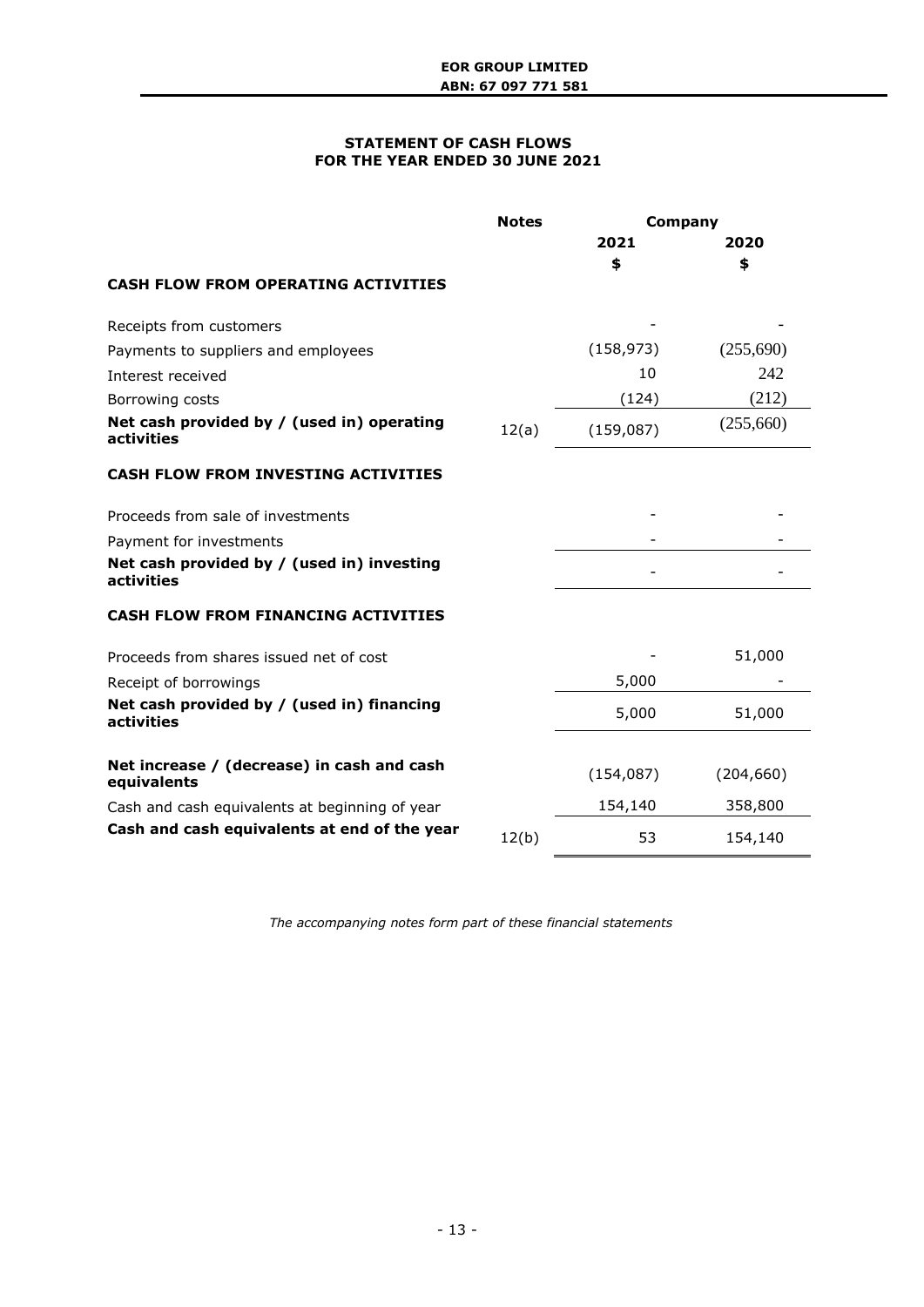# **Notes to the Financial Statements Table of Contents**

| NOTE 1:         | STATEMENT OF SIGNIFICANT ACCOUNTING POLICIES        | $-15-$ |
|-----------------|-----------------------------------------------------|--------|
| NOTE 2:         | CRITICAL ACCOUNTING ESTIMATES AND JUDGEMENTS        | $-18-$ |
|                 | NOTE 3: FINANCIAL RISK MANAGEMENT                   | $-18-$ |
| NOTE 4:         | REVENUE                                             | $-20-$ |
|                 | NOTE 5: PROFIT/(LOSS) FROM OPERATIONS               | $-20-$ |
| NOTE 6:         | <b>INCOME TAX</b>                                   | $-20-$ |
| NOTE 7:         | <b>DIVIDENDS</b>                                    | $-20-$ |
|                 | NOTE 8: CASH AND CASH EQUIVALENTS                   | $-20-$ |
| NOTE 9:         | <b>PAYABLES</b>                                     | $-21-$ |
|                 | NOTE 10: BORROWINGS                                 | $-21-$ |
|                 | NOTE 11: ISSUED CAPITAL                             | $-22-$ |
|                 | NOTE 12: CASH FLOW INFORMATION                      | $-23-$ |
|                 | NOTE 13: COMMITMENTS AND CONTINGENCIES              | $-24-$ |
|                 | NOTE 14: DIRECTORS' AND EXECUTIVES' EQUITY HOLDINGS | $-24-$ |
| <b>NOTE 15:</b> | AUDITOR'S REMUNERATION                              | $-25-$ |
|                 | NOTE 16: FAIR VALUE MEASUREMENT                     | $-25-$ |
|                 | NOTE 17: RELATED PARTY DISCLOSURES                  | $-26-$ |
|                 | NOTE 18: SEGMENT INFORMATION                        | $-26-$ |
|                 | NOTE 19: EVENTS AFTER BALANCE DATE                  | $-26-$ |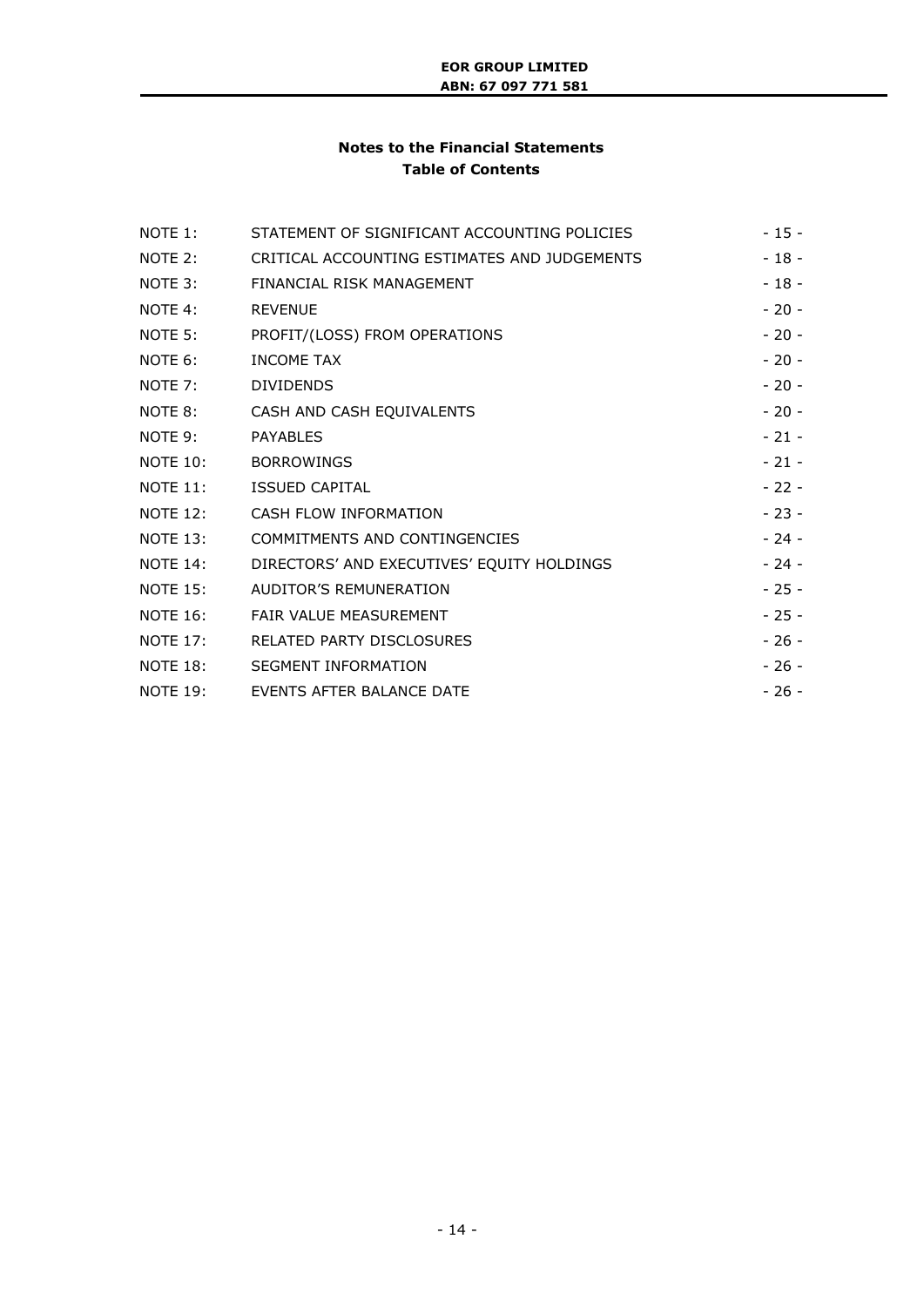### **NOTES TO THE FINANCIAL STATEMENTS YEAR ENDED 30 JUNE 2021**

### <span id="page-14-0"></span>**NOTE 1: STATEMENT OF SIGNIFICANT ACCOUNTING POLICIES**

These financial statements are a general purpose financial report that has been prepared in accordance with Australian Accounting Standards, Interpretations and other authoritative pronouncements of the Australian Accounting Standards Board and the *Corporations Act 2001*.

The financial statements cover EOR Group Limited and controlled entities as a Company. EOR Group Limited is a company limited by shares, incorporated and domiciled in Australia. EOR Group Limited is a for-profit entity of the purpose of preparing the financial statements.

The financial statements were authorised for issue by the directors at the date of the directors' report.

The following is a summary of material accounting policies adopted by the Company in the preparation and presentation of the financial statements. The accounting policies have been consistently applied, unless otherwise stated.

### **(a) Basis of preparation of the financial report**

#### *Compliance with IFRS*

Australian Accounting Standards include Australian equivalents to International Financial Reporting Standards. Compliance with Australian equivalent International Financial Reporting Standards ensures compliance with International Financial Reporting Standards (IFRSs).

### *Historical Cost Convention*

The financial statements have been prepared under the historical cost convention, as modified by revaluations to fair value for certain classes on assets as described in the accounting policies.

### **(b) Going concern**

The financial statements have been prepared on a going concern basis.

The entity incurred a loss for the year ended 30 June 2021 of \$145,836. As a result, there is a material uncertainty which may cast significant doubt about the entity's ability to continue as a going concern and therefore, the entity may be unable to realise its assets and discharge its liabilities in the normal course of business.

It should be noted that the Company's ability to continue as a going concern is dependent on the ability to raise funds as required to meet its obligations and to settle outstanding liabilities in the ordinary course of business.

## **(c) Revenue**

Revenue from the provision of services to customers is recognized upon delivery of the service to the customer.

Interest revenue is recognised when it becomes receivable on a proportional basis taking into account the interest rates applicable to the financial assets.

All revenue is stated net of the amount of goods and services tax (GST).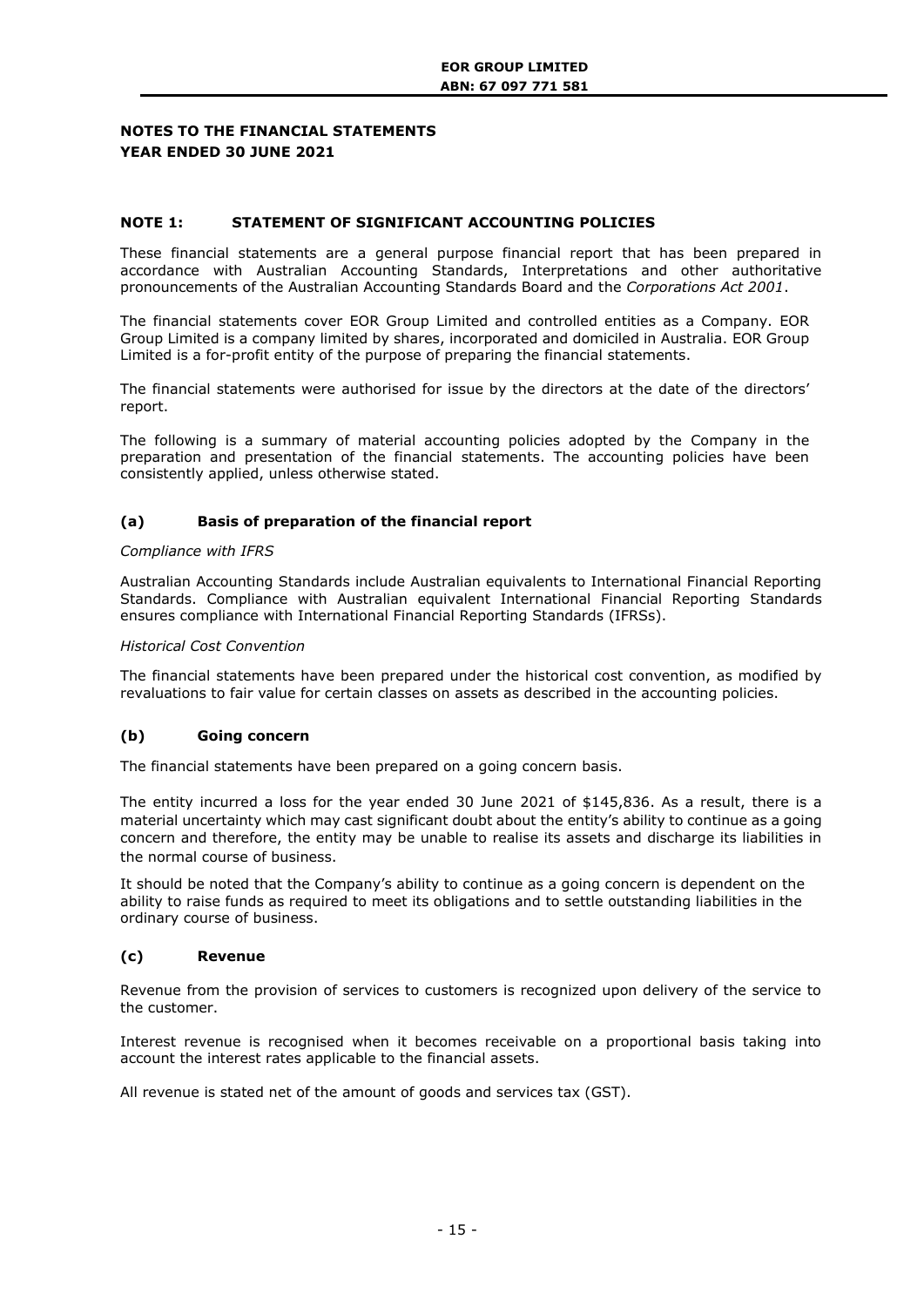# *NOTE 1: STATEMENT OF SIGNIFICANT ACCOUNTING POLICIES (cont'd)*

### **(d) Cash and cash equivalents**

Cash and cash equivalents include cash on hand and at banks, short-term deposits with an original maturity of three months or less held at call with financial institutions, and bank overdrafts. Bank overdrafts are shown within borrowings in current liabilities on the statement of financial position.

### **(e) Receivables**

Receivables are recognised initially at fair value and subsequently measured at amortised cost using the effective interest method, less an allowance for any uncollectible amounts.

Collectability of trade and other receivables is reviewed on an ongoing basis. Debts that are known to be uncollectible are written off when identified. An allowance for doubtful debts is raised when there is objective evidence that the company will not be able to collect the debt.

### **(f) Impairment**

Assets with an indefinite useful life are not amortised but are tested annually for impairment in accordance with AASB 136. Assets subject to annual depreciation or amortisation are reviewed for impairment whenever events or circumstances arise indicates that the carrying amount of the asset may be impaired.

An impairment loss is recognised where the carrying amount of the asset exceeds its recoverable amount. The recoverable amount of an asset is defined as the higher of its fair value less costs to sell and value in use.

# **(g) Income tax**

Current income tax expense is the tax payable on the current period's taxable income based on the applicable income tax rate adjusted by changes in deferred tax assets and liabilities.

Deferred tax assets and liabilities are recognised for temporary differences between the tax bases of assets and liabilities and their carrying amounts in the financial statements. No deferred tax asset or liability is recognised in relation to temporary differences arising from the initial recognition of an asset or a liability if they arose in a transaction, other than a business combination, that at the time of the transaction did not affect either accounting profit or taxable profit or loss.

Deferred tax assets are recognised for deductible temporary differences and unused tax losses only when it is probable that future taxable amounts will be available to utilise those temporary differences and losses.

Current and deferred tax balances attributable to amounts recognised directly in equity are also recognised directly in equity.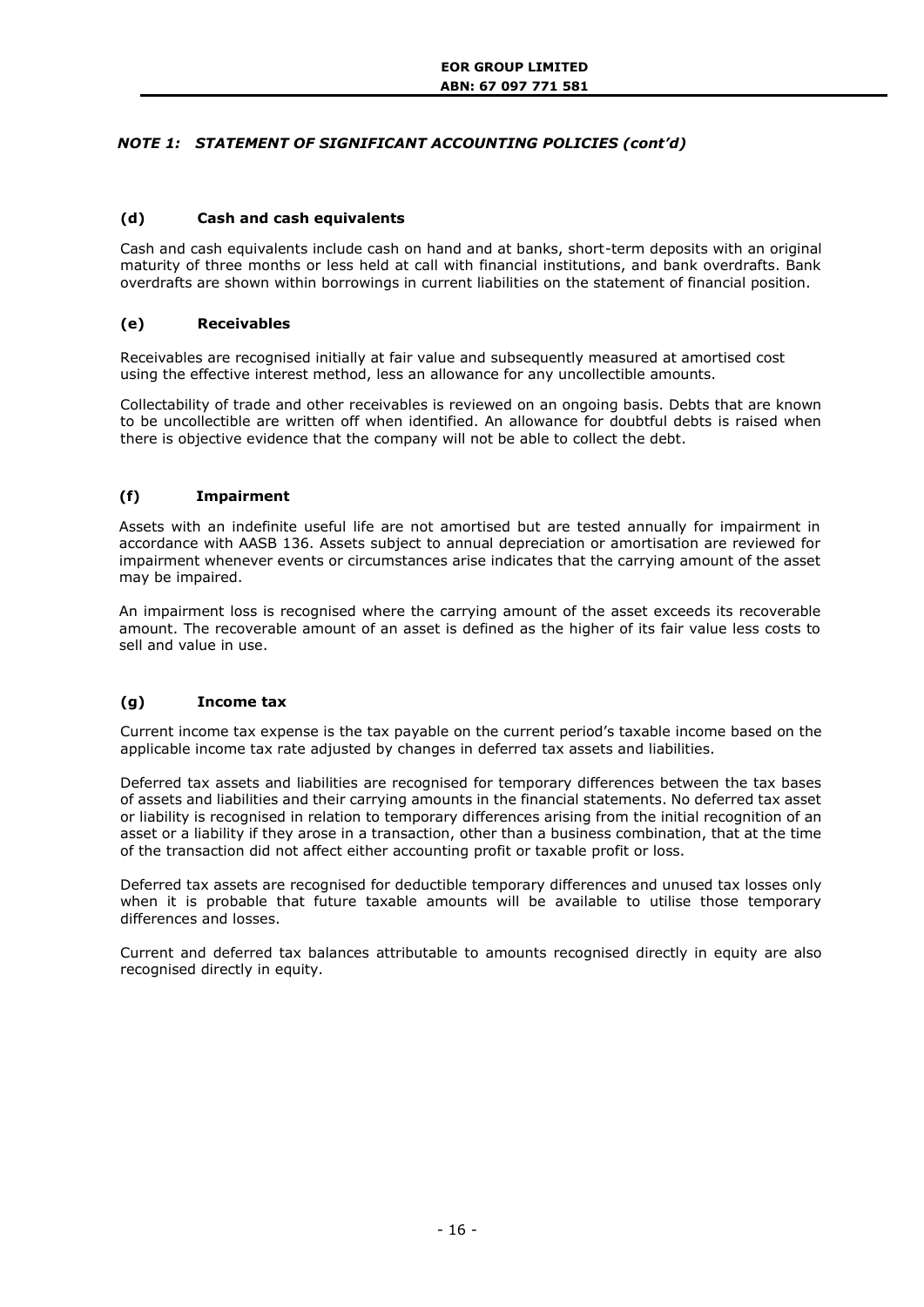# *NOTE 1: STATEMENT OF SIGNIFICANT ACCOUNTING POLICIES (cont'd)*

## **(h) Provisions**

Provisions are recognised when the Company has a legal or constructive obligation, as a result of past events, for which it is probable that an outflow of economic benefits will result, and that outflow can be reliably measured.

# **(i) Goods and services tax (GST)**

Revenues, expenses and assets are recognised net of the amount of GST, except where the amount of GST incurred is not recoverable from the Tax Office. In these circumstances the GST is recognised as part of the cost of acquisition of the asset or as part of an item of the expense. Receivables and payables in the statement of financial position are shown inclusive of GST.

Cash flows are presented in the statement of cash flows on a gross basis, except for the GST component of investing and financing activities, which are disclosed as operating cash flows.

# **(j) Comparatives**

Where necessary, comparative information has been reclassified and repositioned for consistency with current year disclosures.

### **(k) Rounding of Amounts**

The entity has applied the relief available to it under ASIC Corporations (Rounding in Financial / Director's Reports) Instrument 2016/191. Accordingly, amounts in the financial statements and directors' report have been rounded off where appropriate to the nearest \$1, unless otherwise specified.

### **(l) New accounting standards and interpretations**

The AASB has issued a number of new and amended Accounting Standards and Interpretations that have mandatory application dates for future reporting periods, some of which are relevant to the company. The company has decided not to early adopt any of these new and amended pronouncements.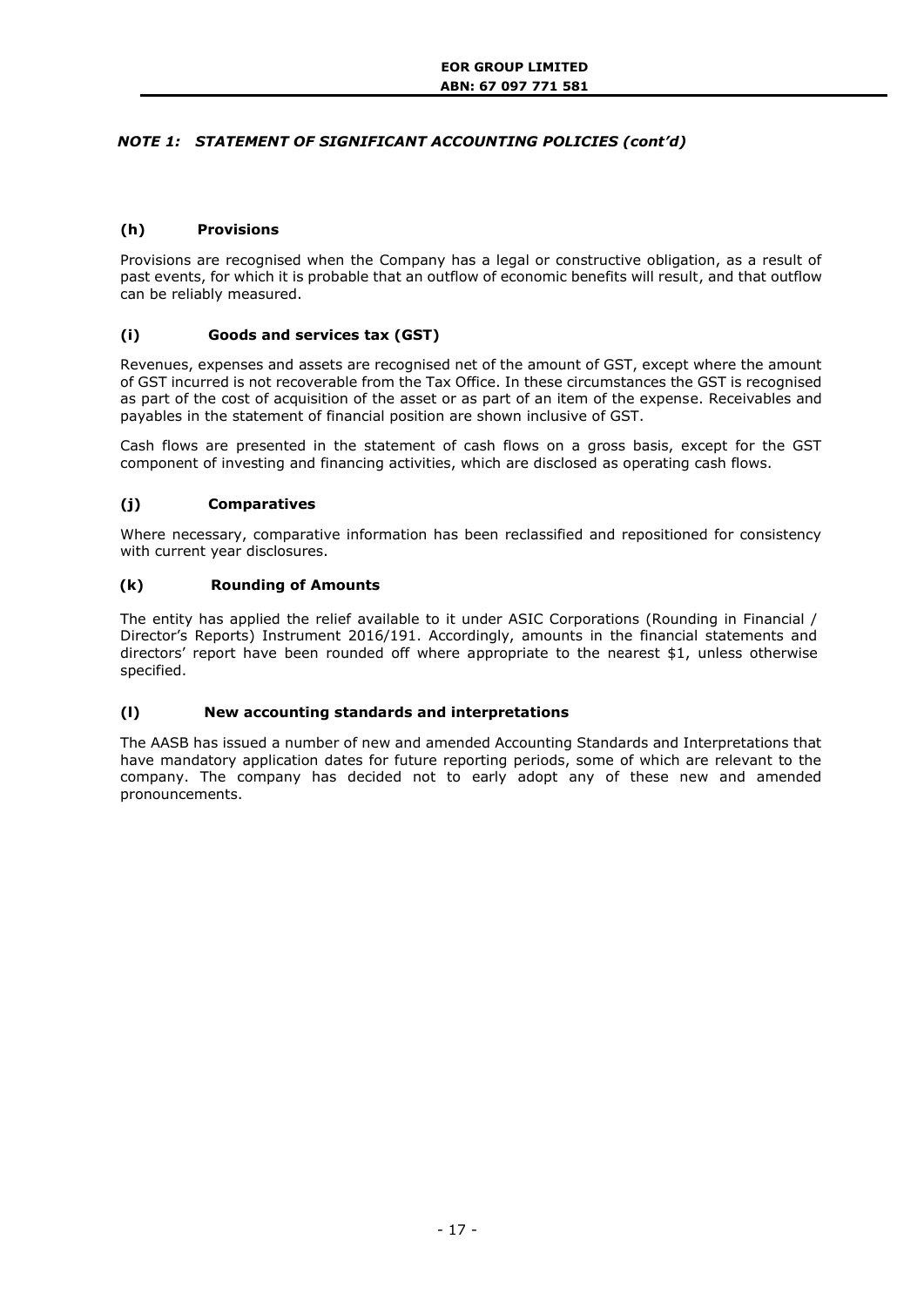# <span id="page-17-0"></span>**NOTE 2: CRITICAL ACCOUNTING ESTIMATES AND JUDGEMENTS**

The company makes certain estimates and assumptions concerning the future, which, by definition will seldom represent actual results. The estimates and assumptions that have a significant inherent risk in respect of estimates based on future events, which could have a material impact on the assets and liabilities in the next financial year, are discussed below:

#### *(a) Significant accounting estimates and assumptions*

The carrying amounts of certain assets and liabilities are often determined based on estimates and assumptions of future events.

# <span id="page-17-1"></span>**NOTE 3: FINANCIAL RISK MANAGEMENT**

The Company is exposed to a variety of financial risks comprising:

- (a) Interest rate risk
- (b) Credit risk
- (c) Liquidity risk
- (d) Currency risk

The board of directors has overall responsibility for identifying and managing operational and financial risks.

#### **(a) Interest rate risk**

Interest rate risk is the risk that the fair value or future cash flows of a financial instrument will fluctuate as a result of changes in market interest rates.

The exposure to interest rate risks in relation to future cash flows and the effective weighted average interest rates on classes of financial assets and financial liabilities, is as follows:

| <b>Financial instruments</b> | Interest<br>bearing | <b>Non-interest</b><br>bearing | <b>Total</b><br>carrying<br>amount | Weighted<br>average<br>effective<br>interest<br>rate | Fixed /<br>variable<br>rate |
|------------------------------|---------------------|--------------------------------|------------------------------------|------------------------------------------------------|-----------------------------|
| 2021                         | \$                  | \$                             | \$                                 | $\frac{0}{0}$                                        |                             |
| (i) Financial assets         |                     |                                |                                    |                                                      |                             |
| Cash                         |                     | 3<br>50                        | 53                                 | $0.52\%$                                             | Variable                    |
| Other receivables            |                     |                                |                                    | $0\%$                                                |                             |
| Total financial assets       |                     | 3<br>50                        | 53                                 |                                                      |                             |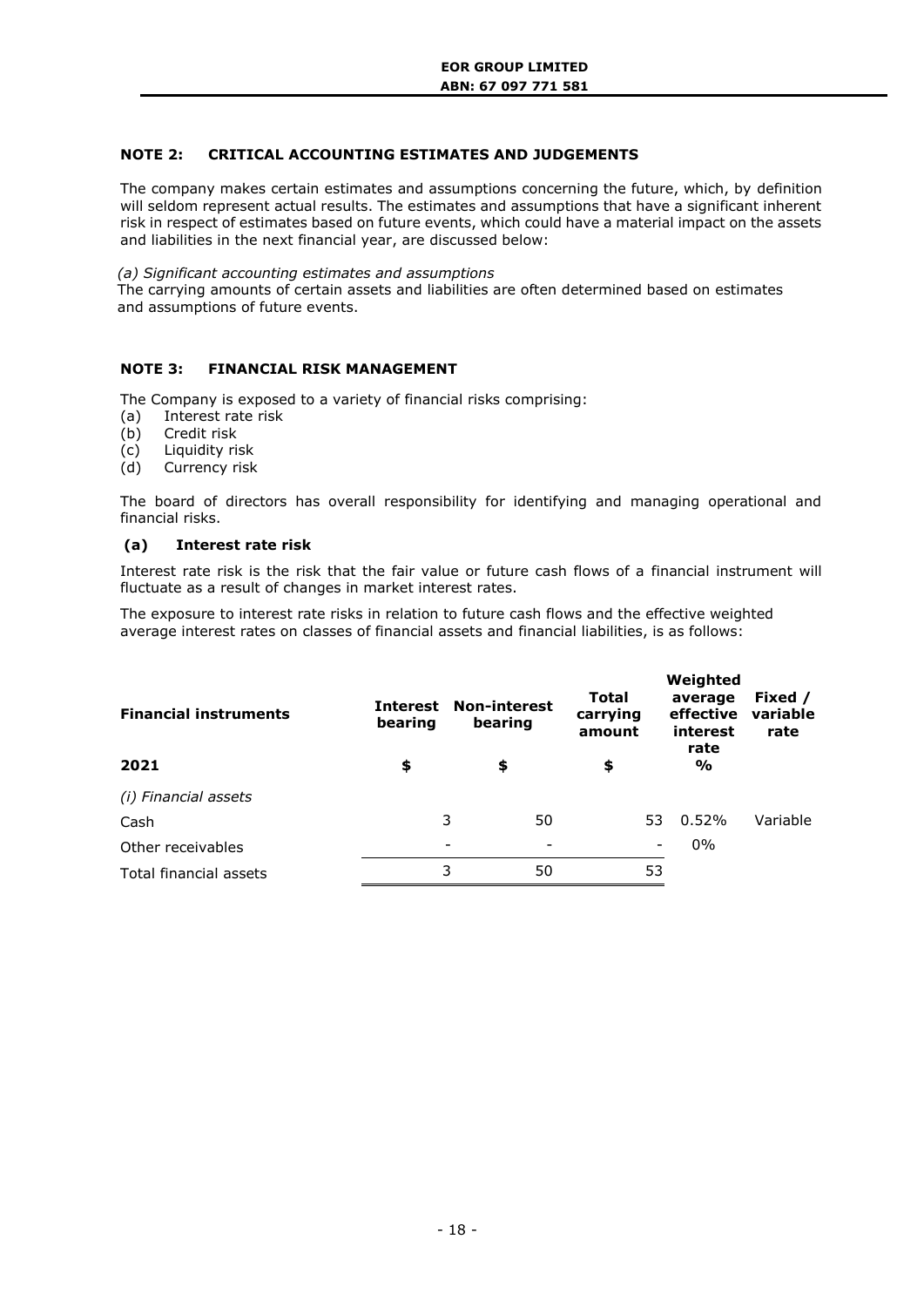# *NOTE 3: FINANCIAL RISK MANAGEMENT*

*(a) Interest rate risk (cont'd)*

| <b>Financial instruments</b>       | <b>Interest</b><br>bearing | <b>Non-interest</b><br>bearing | <b>Total carrying</b><br>amount | Weighted<br>interest<br>rate | average Fixed /<br>effective variable<br>rate |
|------------------------------------|----------------------------|--------------------------------|---------------------------------|------------------------------|-----------------------------------------------|
| 2021                               |                            |                                |                                 |                              |                                               |
| (ii) Financial liabilities         | \$                         | \$                             | \$                              | $\frac{0}{0}$                |                                               |
| Payables                           |                            |                                |                                 | 0%                           |                                               |
| Borrowings                         |                            | 5,000                          | 5,000                           |                              |                                               |
| <b>Total financial liabilities</b> |                            | 5,000                          | 5,000                           |                              |                                               |
| 2020                               | \$                         | \$                             | \$                              | $\frac{0}{0}$                |                                               |
| (i) Financial assets               |                            |                                |                                 |                              |                                               |
| Cash                               | 154,140                    |                                | 154,140                         | 0.52%                        | Variable                                      |
| <b>Total financial assets</b>      | 154,140                    |                                | 154,140                         |                              |                                               |
| (ii) Financial liabilities         |                            |                                |                                 |                              |                                               |
| Payables                           |                            |                                |                                 | 0%                           |                                               |
| Borrowings                         |                            |                                |                                 | 0%                           | Fixed                                         |
| <b>Total financial liabilities</b> |                            |                                |                                 |                              |                                               |

# **(b) Liquidity risk**

Liquidity risk is the risk that an entity will encounter difficulty in meeting obligations associated with financial liabilities.

All financial instruments are expected to be settled within 6 months. Management is tightly controlling cash flows until equity is raised to fund new business opportunities as disclosed in this financial report.

# **(c) Currency risk**

Currency risk is the risk that the fair value or future cash flows of a financial instrument will fluctuate because of changes in foreign exchange rates.

Forward exchange contracts are entered into in order to buy and sell specified amounts of foreign currency in the future at stipulated exchange rates. The objective in entering the forward exchange contracts is to protect against unfavourable exchange rate movements for both the contracted and anticipated transactions undertaken in foreign currencies.

At balance date, there is no outstanding forward exchange balances.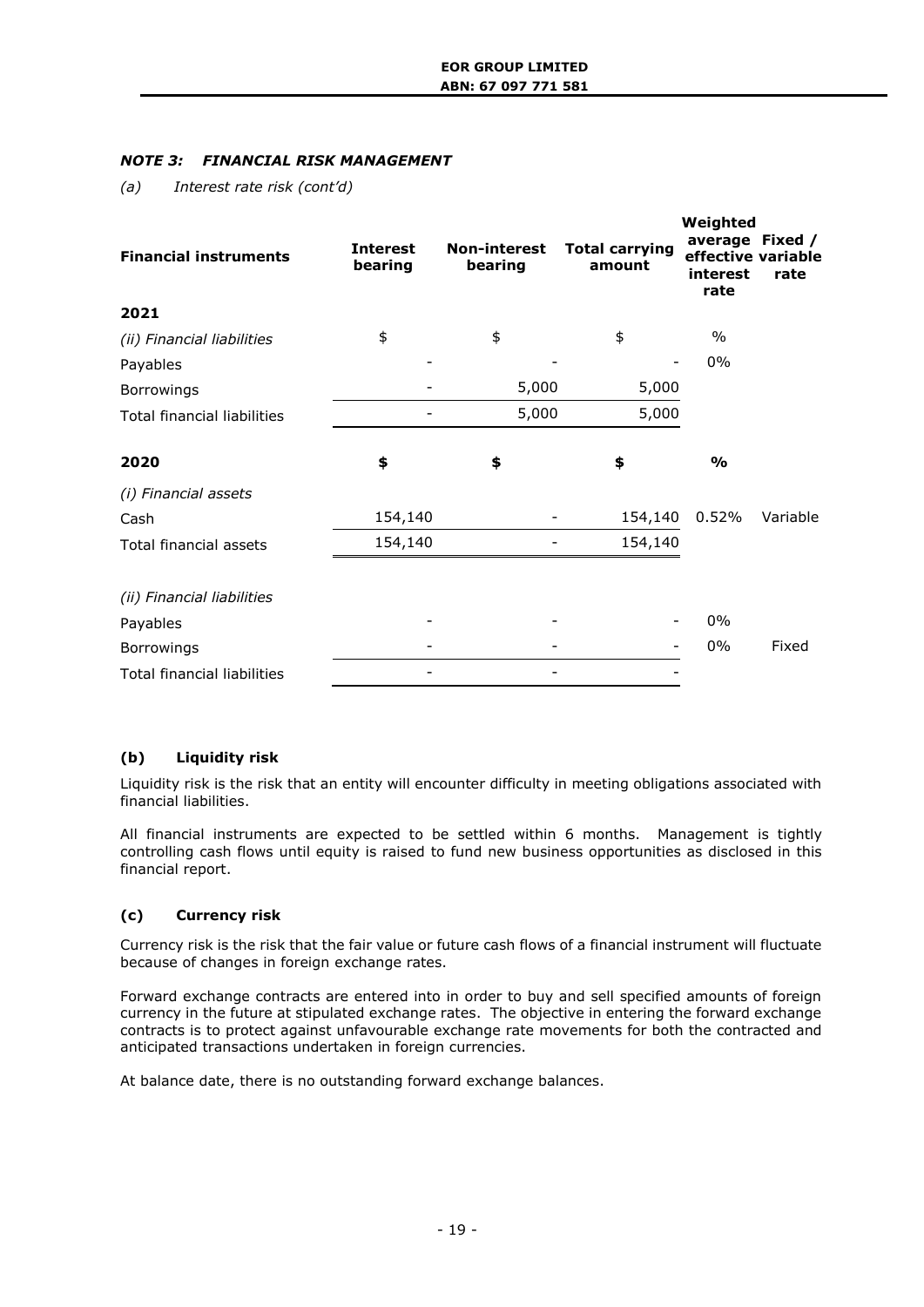## <span id="page-19-0"></span>**NOTE 4: REVENUE**

|                                 | 2021 | 2020 |  |
|---------------------------------|------|------|--|
|                                 | S    | S    |  |
| <b>Revenues from operations</b> |      |      |  |
| Interest                        | 10   | 232  |  |
| Other                           | -    | -    |  |
|                                 | 10   | 232  |  |

# <span id="page-19-1"></span>**NOTE 5: PROFIT/(LOSS) FROM OPERATIONS**

|                              | 2021 | 2020 |  |
|------------------------------|------|------|--|
|                              |      |      |  |
| Finance costs expensed       |      |      |  |
| Bank charges                 | 123  | 202  |  |
| Total finance costs expensed | 123  | 202  |  |

# <span id="page-19-2"></span>**NOTE 6: INCOME TAX**

The company incurred an income tax loss for the year and therefore no income tax is payable. A deferred tax asset is only recognised when it is probable that future taxable amounts will be available to utilise those losses. Carry forward tax losses based on 2020 tax returns amounted to \$7,102,777.

# <span id="page-19-3"></span>**NOTE 7: DIVIDENDS**

No dividends were paid or declared during the year (2020: nil).

# <span id="page-19-4"></span>**NOTE 8: CASH AND CASH EQUIVALENTS**

|                          | 2021 | 2020    |
|--------------------------|------|---------|
|                          |      |         |
| Cash at bank and on hand | 53   | 154,140 |
|                          | 53   | 154,140 |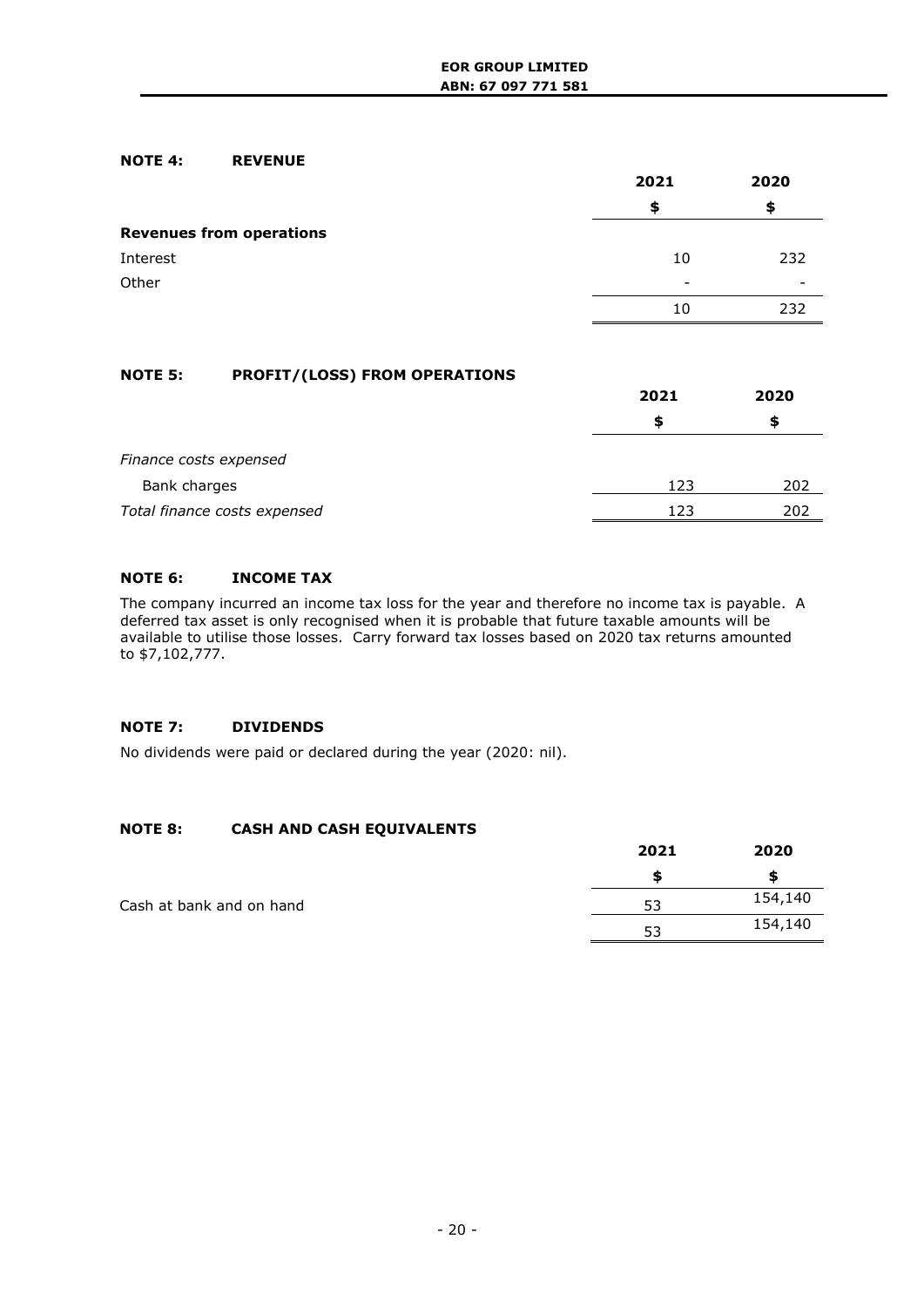# <span id="page-20-0"></span>**NOTE 9: PAYABLES**

|                                    | 2021   | 2020   |
|------------------------------------|--------|--------|
|                                    | \$     | \$     |
| <b>CURRENT</b>                     |        |        |
| Trade payables and other creditors | (502)  |        |
| Accruals                           | 62,883 | 75,632 |
|                                    | 62,381 | 75,632 |

# <span id="page-20-1"></span>**NOTE 10: BORROWINGS**

.

|                           | 2021  | 2020 |
|---------------------------|-------|------|
|                           | \$    | \$   |
| <b>CURRENT</b>            |       |      |
| Borrowings                | 5,000 |      |
| Director related entities |       |      |
|                           | 5,000 |      |
| NON-CURRENT               |       |      |
| Borrowings                |       |      |
|                           |       |      |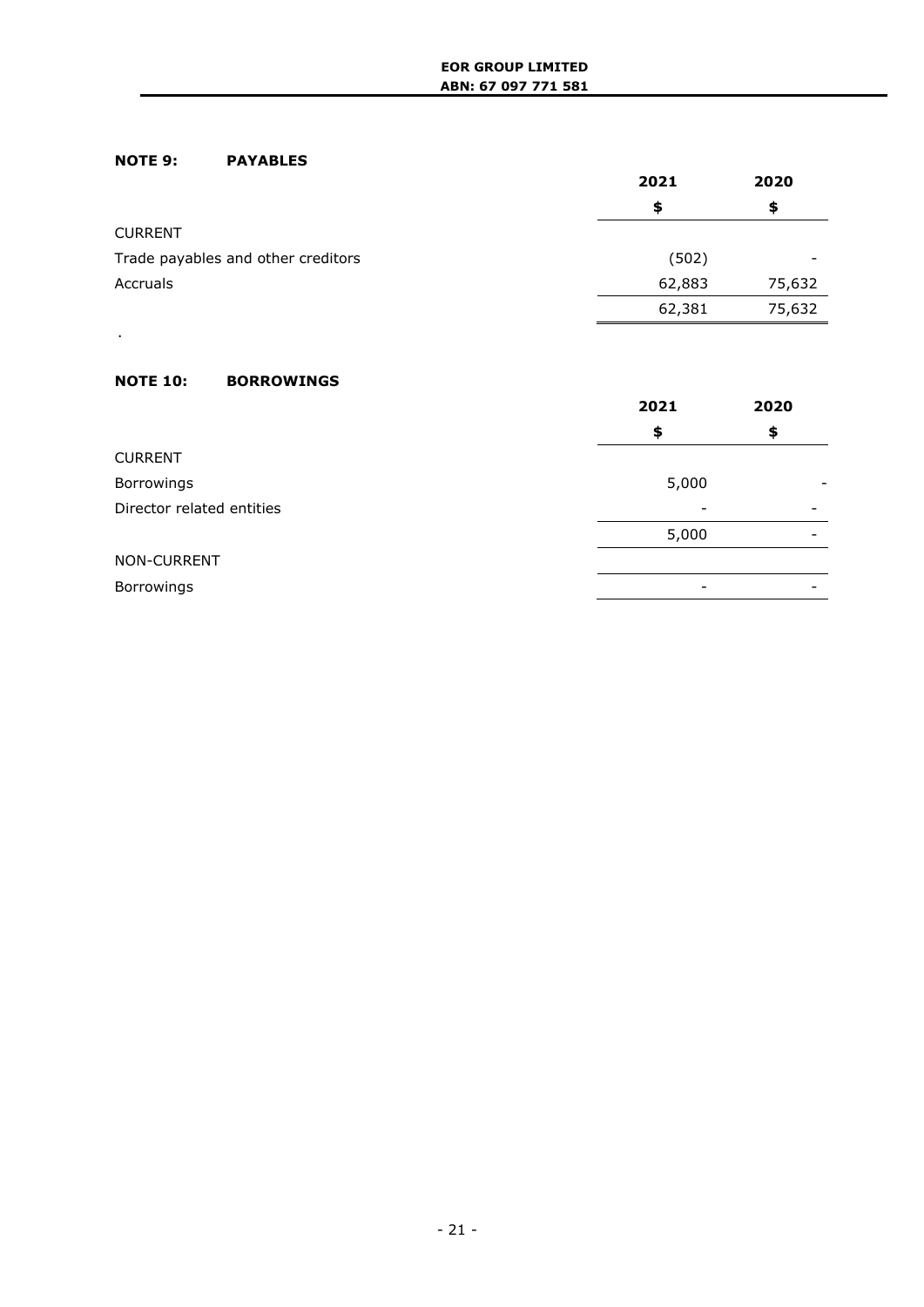## <span id="page-21-0"></span>**NOTE 11: ISSUED CAPITAL**

|                                                                                           | 2021       | 2020       |
|-------------------------------------------------------------------------------------------|------------|------------|
|                                                                                           | \$         | S          |
| (a) issued and paid up capital<br>Ordinary shares fully paid (net of share<br>issue cost) | 15,393,632 | 15,393,632 |
| Total                                                                                     | 15,393,632 | 15,393,632 |

# **(b) Movements in shares on issue**

|                                                                           | 2021                |            |  |
|---------------------------------------------------------------------------|---------------------|------------|--|
|                                                                           | <b>No of Shares</b> | \$         |  |
| Beginning of the financial year                                           | 21,736,501          | 15,393,632 |  |
| Issued during the year <sup>+</sup> (net of share issue<br>$cost$ of $$)$ | -                   |            |  |
| End of the financial year                                                 | 21,736,501          | 15,393,632 |  |
|                                                                           |                     |            |  |

|                                 | 2020                |            |  |
|---------------------------------|---------------------|------------|--|
|                                 | <b>No of Shares</b> | S          |  |
| Beginning of the financial year | 21,736,501          | 15,393,632 |  |
| End of the financial year       | 21,736,501          | 15,393,632 |  |

*<sup>+</sup> Shares issued are not quoted and potentially subject to ASX imposed escrow conditions.*

The total number of unquoted ordinary shares (EORAI) as at 30 June 2021 is 21,736,501 (30 June 2020: 21,736,501).

All new securities issued by the Company are potentially subject to ASX imposed escrow conditions and are not traded as listed securities.

# **(c) Rights of each type of share**

Ordinary shares participate in dividends and the proceeds on winding up of the company in proportion to the number of shares held. At shareholders meetings each ordinary share is entitled to one vote when a poll is called.

# **(d) Share Options**

There are no share options.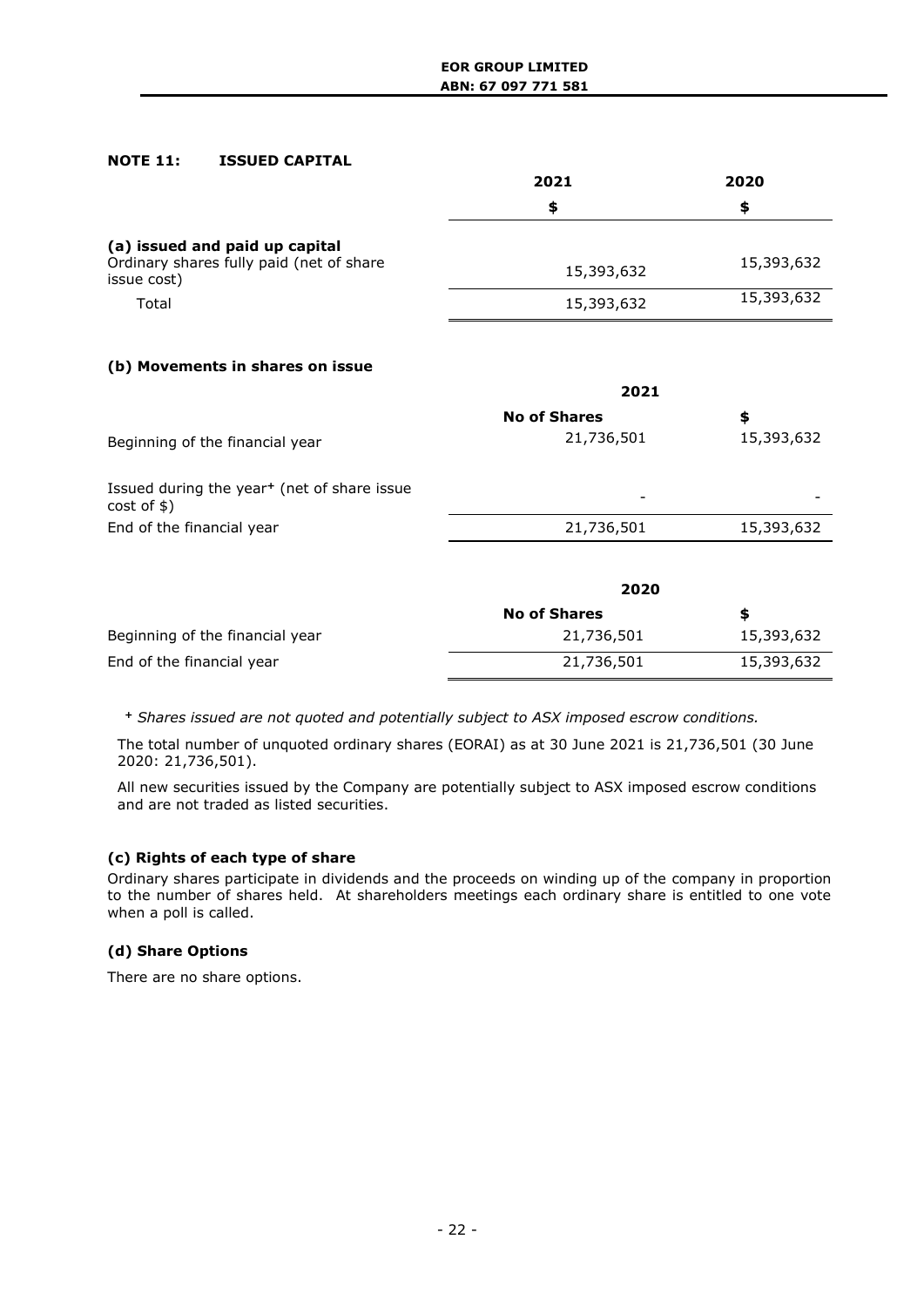# *NOTE 11: ISSUED CAPITAL (cont'd)*

## **(e) Capital Management**

When managing capital, management's objective is to ensure the Company continues as a going concern as well as to maintain optimal returns to shareholders and benefits for other stakeholders. This is achieved through the monitoring of historical and forecast performance and its cashflows.

During 2021 no dividends were paid (2020: \$nil).

### <span id="page-22-0"></span>**NOTE 12: CASH FLOW INFORMATION**

#### **(a) Reconciliation of cash flow from operations with operating loss after income tax**

|                                                       | 2021<br>\$ | 2020<br>\$ |
|-------------------------------------------------------|------------|------------|
| Profit /(loss) for the year                           | (145, 836) | (555, 348) |
| Shares issued in lieu for service provided            |            | 496,072    |
| Changes in net assets and liabilities                 |            |            |
| (Increase)/decrease in assets                         |            |            |
| - Current receivables                                 |            |            |
| - Other current assets                                |            |            |
| Increase/(decrease) in liabilities                    |            |            |
| - Current payables                                    | (13, 251)  |            |
| Net cash provided by / (used in) operating activities | (159,087)  | (196, 384) |

### **(b) Reconciliation of cash**

Cash at the end of the financial year as shown in the statement of cash flows is reconciled to the related items in the statement of financial position is as follows:

| Cash at bank         | ۔ ب | 154,140 |
|----------------------|-----|---------|
| Closing cash balance | 53  | 154,140 |

# **(c) Credit stand-by arrangements with banks**

The Company has no credit stand-by arrangement and loan facilities.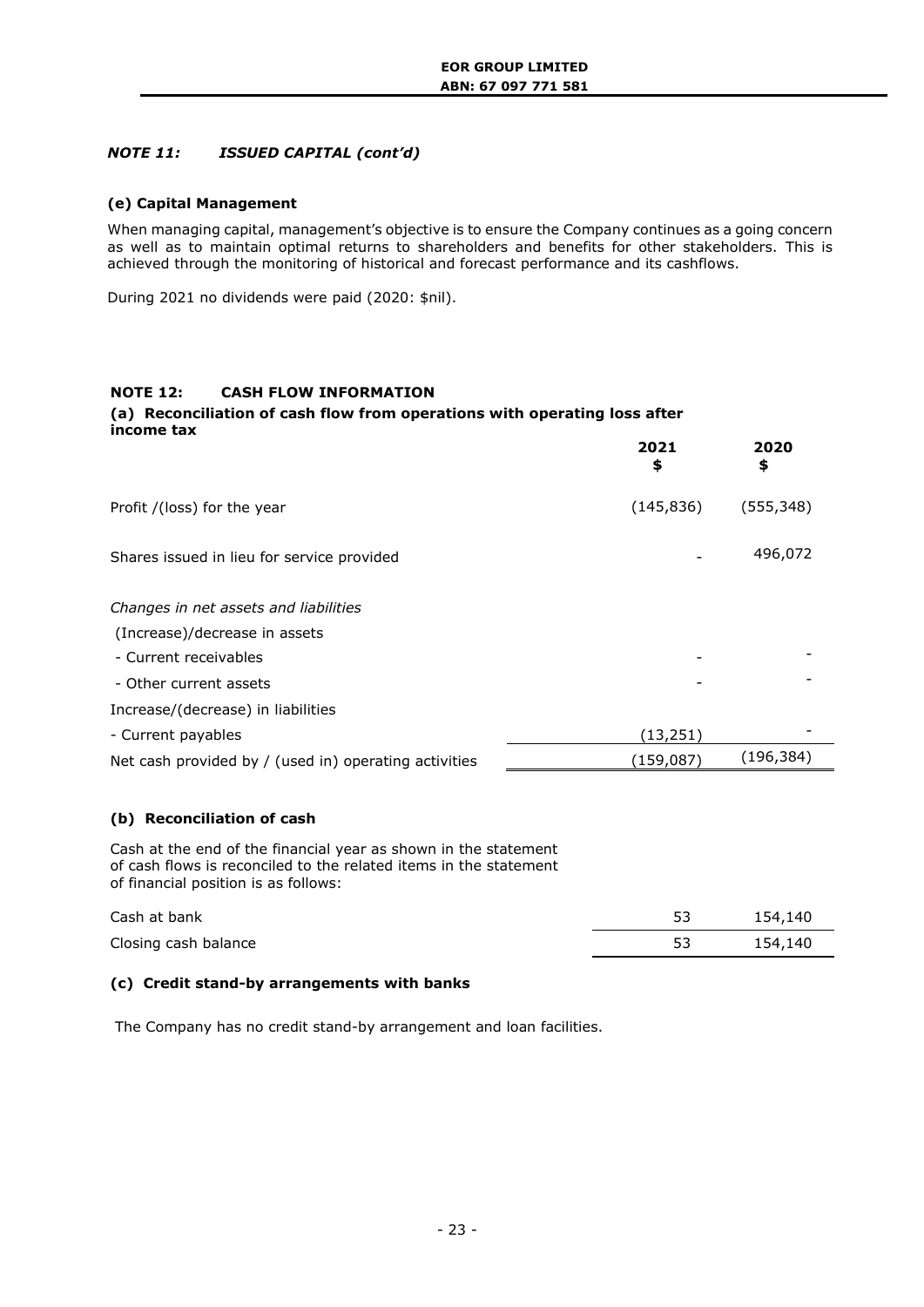# <span id="page-23-0"></span>**NOTE 13: COMMITMENTS AND CONTINGENCIES**

There are no commitments and contingent liabilities at balance date.

### <span id="page-23-1"></span>**NOTE 14: DIRECTORS' AND EXECUTIVES' EQUITY HOLDINGS**

(a) Number of shares held by key management personnel

|                  | Balance#<br>1/07/2020 | <b>Net change</b><br><b>Other</b> | <b>Balance</b><br>30/06/2021 |
|------------------|-----------------------|-----------------------------------|------------------------------|
| <b>Directors</b> |                       |                                   |                              |
| Siew Hong Koh    | 2,557,134             |                                   | 2,557,134                    |
| Wayne Johnson    |                       |                                   |                              |
| Gary Lim         |                       |                                   |                              |
| Tony Baddour*    |                       | 619,200                           | 619,200                      |
|                  | 2,557,134             | 619,200                           | 3,176,334                    |
|                  | Balance#<br>1/07/2019 | <b>Net change</b><br><b>Other</b> | <b>Balance</b><br>30/06/2020 |
| <b>Directors</b> |                       |                                   |                              |
| Siew Hong Koh    | 206,747               | 2,350,387                         | 2,557,134                    |
| Wayne Johnson    |                       |                                   |                              |
| Gary Lim         |                       |                                   |                              |
|                  | 206,747               | 2,350,387                         | 2,557,134                    |

\*Appointed as a director during the year

# All shares shown as post consolidated equivalents

(b) Directors' relevant interests in Options that are not quoted. All new securities issued by the Company are potentially subject to ASX imposed escrow conditions and are not traded as listed securities.

# EOR Group

|        | <b>Direct</b>            | <b>Indirect</b>          |
|--------|--------------------------|--------------------------|
| N/A    | $\overline{\phantom{0}}$ | $\overline{\phantom{a}}$ |
| TOTAL: | $\overline{\phantom{0}}$ | $\overline{\phantom{0}}$ |
|        |                          |                          |

(c) Other securities held by key management personnel

There are no other securities held by key management personnel.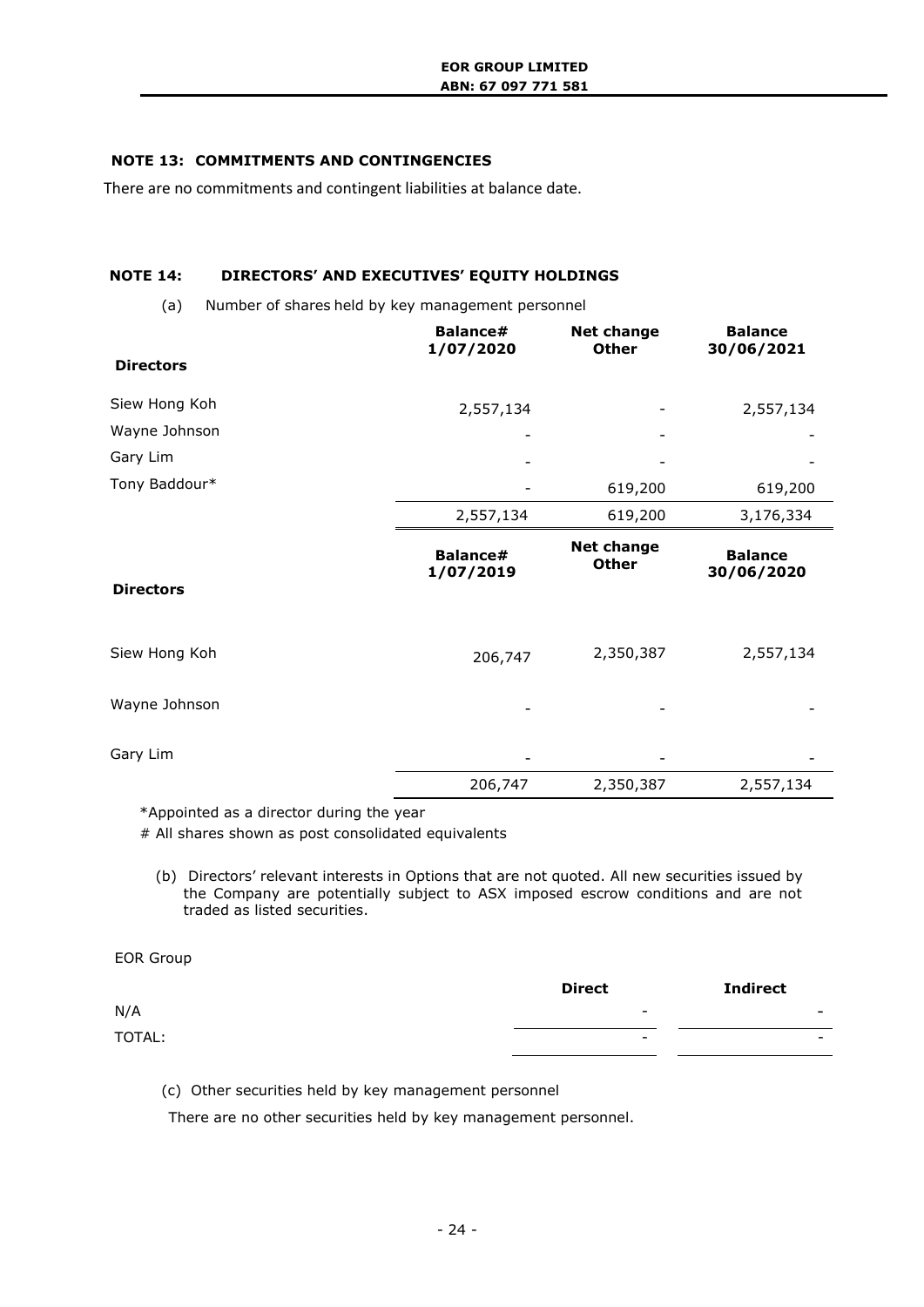# <span id="page-24-0"></span>**NOTE 15: AUDITOR'S REMUNERATION**

|                                                                                              | 2021   | 2020   |  |
|----------------------------------------------------------------------------------------------|--------|--------|--|
|                                                                                              | \$     | \$     |  |
| Amounts received or due and receivable by Pitcher<br>Partners for:                           |        |        |  |
| Audit or review of the financial report of the entity and<br>any other entity in the Company | 17,578 | 30,967 |  |
| Other non-audit services                                                                     |        |        |  |
| - Taxation services                                                                          |        | 3,300  |  |
|                                                                                              | 17,578 | 34,267 |  |

# **NOTE 16: FAIR VALUE MEASUREMENT**

The following table represents a comparison between the carrying amounts and fair values of financial assets and liabilities:

|                              | 30 June 2021                    |                                   | 30 June 2020             |                                   |
|------------------------------|---------------------------------|-----------------------------------|--------------------------|-----------------------------------|
| <b>Financial assets</b>      | Carrying<br><b>Amount</b><br>\$ | <b>Fair</b><br><b>Value</b><br>\$ | Carrying<br>Amount<br>\$ | <b>Fair</b><br><b>Value</b><br>\$ |
| Cash and cash equivalents    | 53                              | 53                                | 154,140                  | 154,140                           |
|                              | 53                              | 53                                | 154,140                  | 154,140                           |
|                              |                                 |                                   |                          |                                   |
| <b>Financial liabilities</b> |                                 |                                   |                          |                                   |
| Trade and other payables     | 62,381                          | 62,381                            | 75,632                   | 75,632                            |
| Borrowings                   | 5,000                           | 5,000                             |                          |                                   |
|                              | 67,381                          | 67,381                            | 75,632                   | 75,632                            |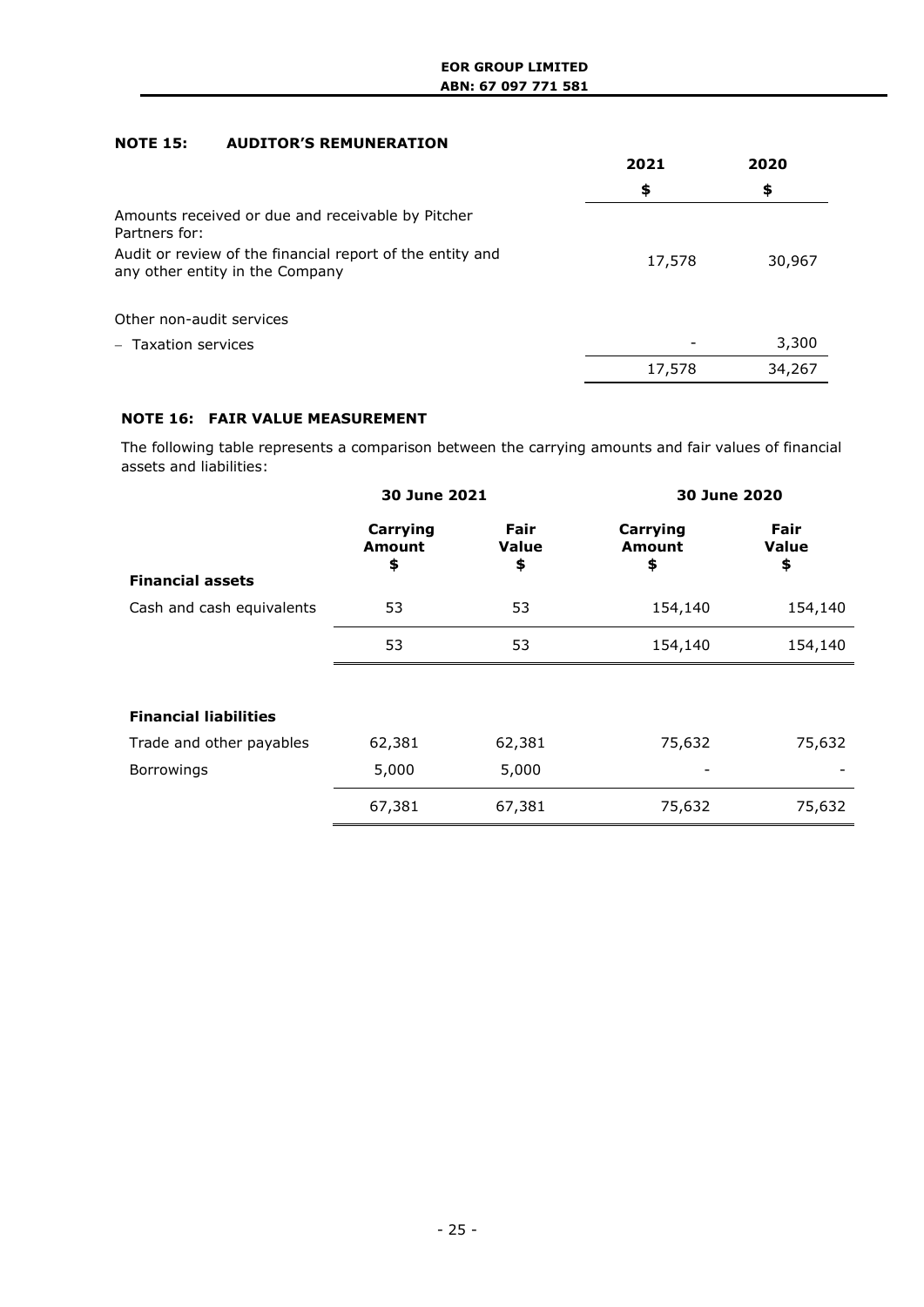# <span id="page-25-0"></span>**NOTE 17: RELATED PARTY DISCLOSURES**

### **Transactions with key management personnel of the entity or their personally-related entities**

Nil

# <span id="page-25-1"></span>**NOTE 18: SEGMENT INFORMATION**

The Company is in transition to a change in its business direction with activities previously focussed in the energy resources sector. At least until the transition is completed, the Company operates predominantly within Australia. As a result, the Company operated as a single operating segment during the year and detailed disclosures per segment are not required.

# <span id="page-25-2"></span>**NOTE 19: EVENTS AFTER BALANCE DATE**

The Company continues to review opportunities that the Board has identified and to seek an ASX listing.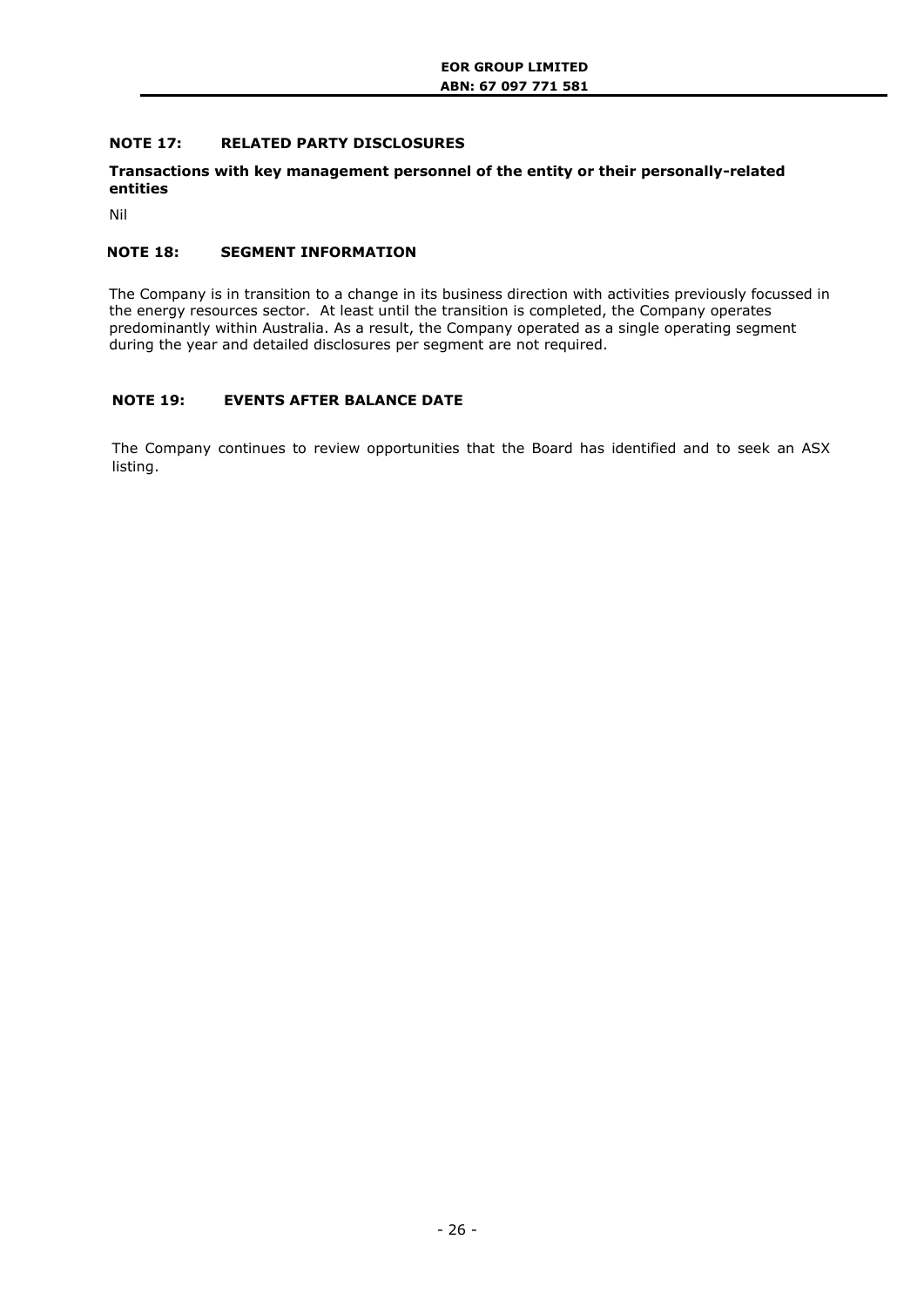# **DIRECTORS DECLARATION**

The Directors of the Company declare that:

- 1. The attached financial statements and notes set out on pages 10 to 26 are in accordance with *Corporations Act 2001*; and
	- a) Comply with Accounting Standards in Australia and the *Corporations Regulations 2001*;
	- b) As stated in note 1, the consolidated financial statements also comply with International Financial Reporting Standards; and
	- c) Give a true and fair view of the financial position of the Company as at 30 June 2020 and its performance for the year ended on that date.
- 2. In the Directors' opinion, there are reasonable grounds to believe that the Company will be able to pay its debts as and when they become due and payable.

This declaration is made in accordance with a resolution of the directors.

Wayne Johnson Tony Baddour Director Director

Sydney

Date: 14 February 2021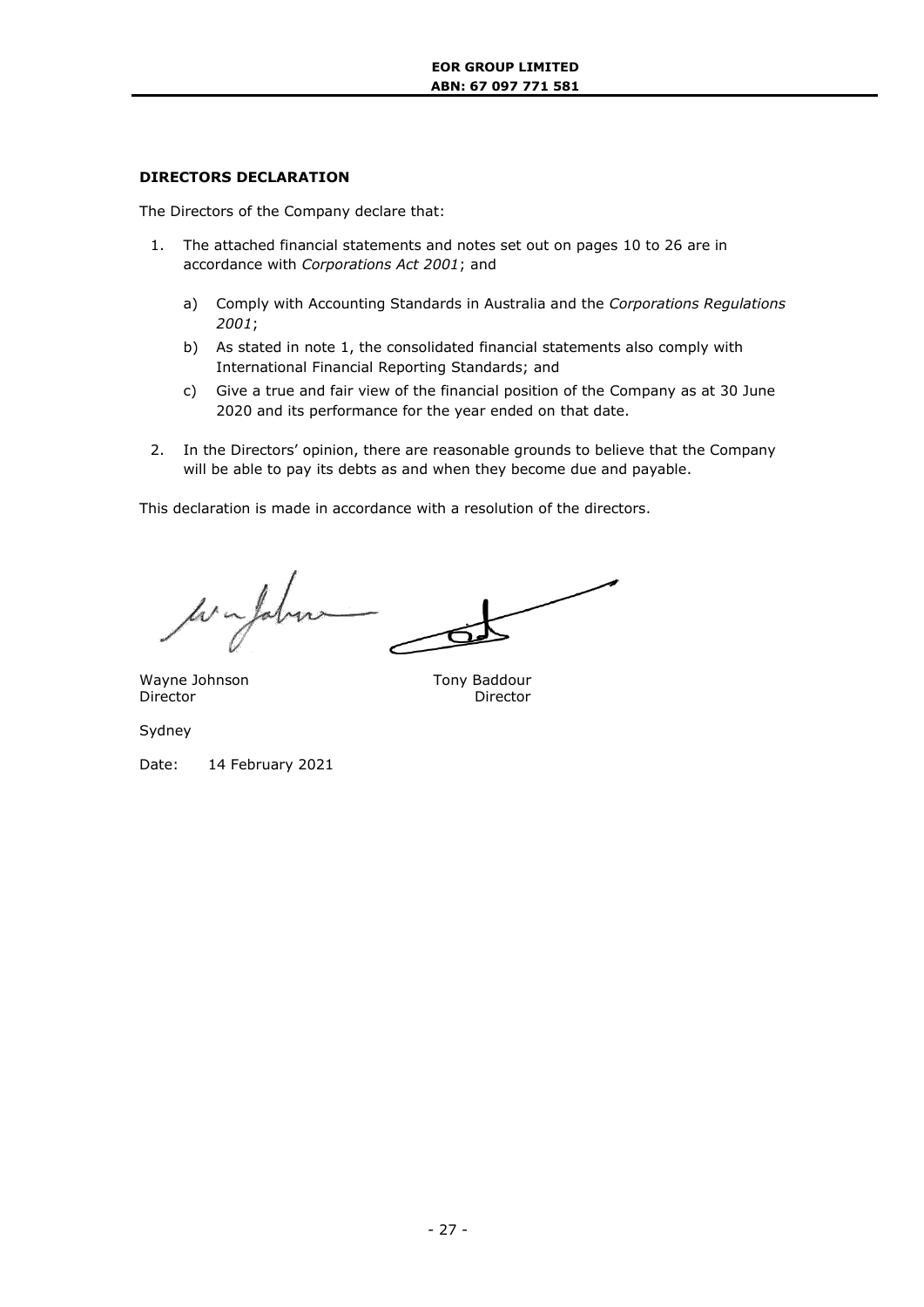# **INDEPENDENT AUDITOR'S REPORT TO THE MEMBERS OF EOR GROUP LIMITED**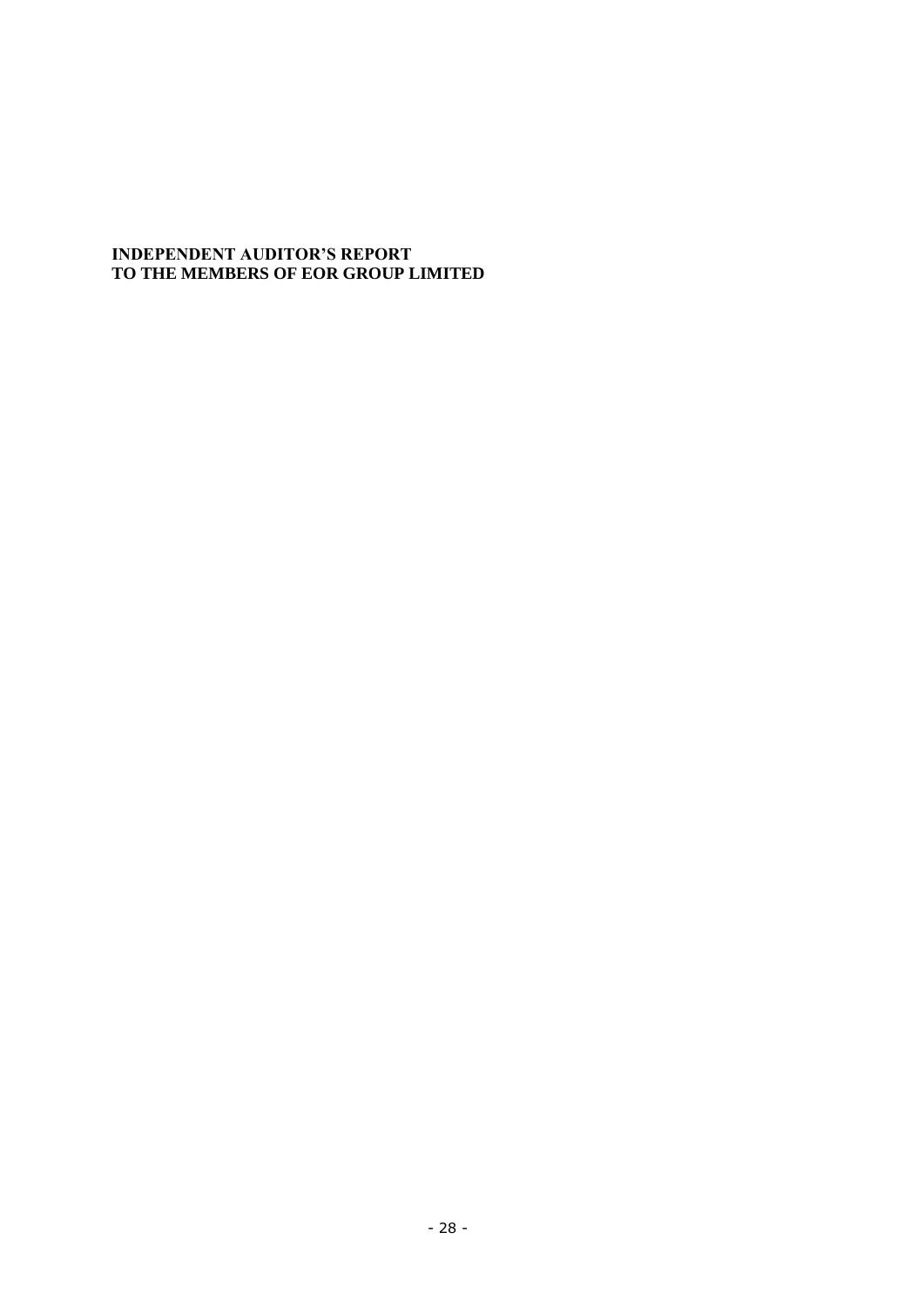

# **TO THE MEMBERS OF EOR GROUP LIMITED**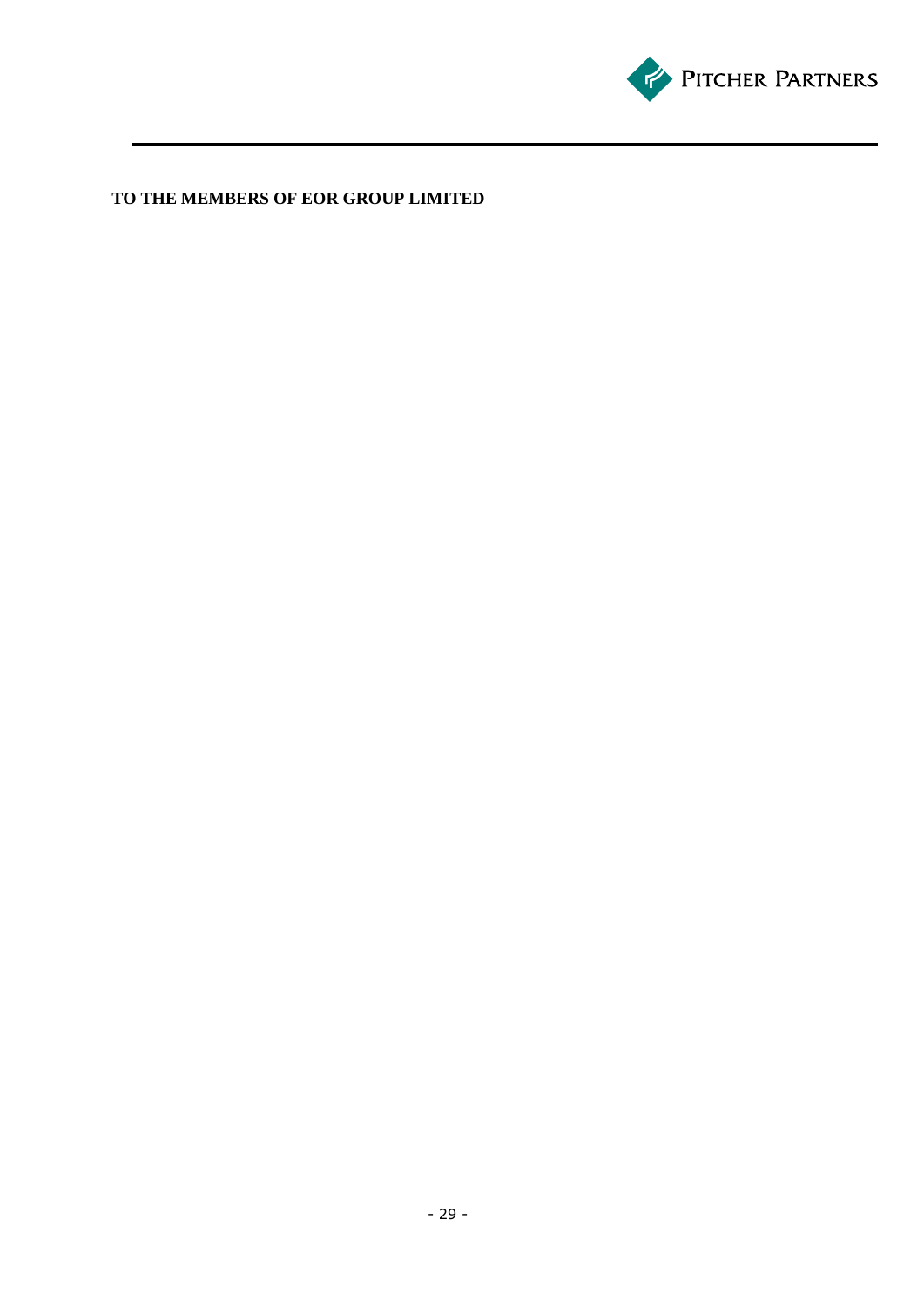

**Report on the Remuneration Report**